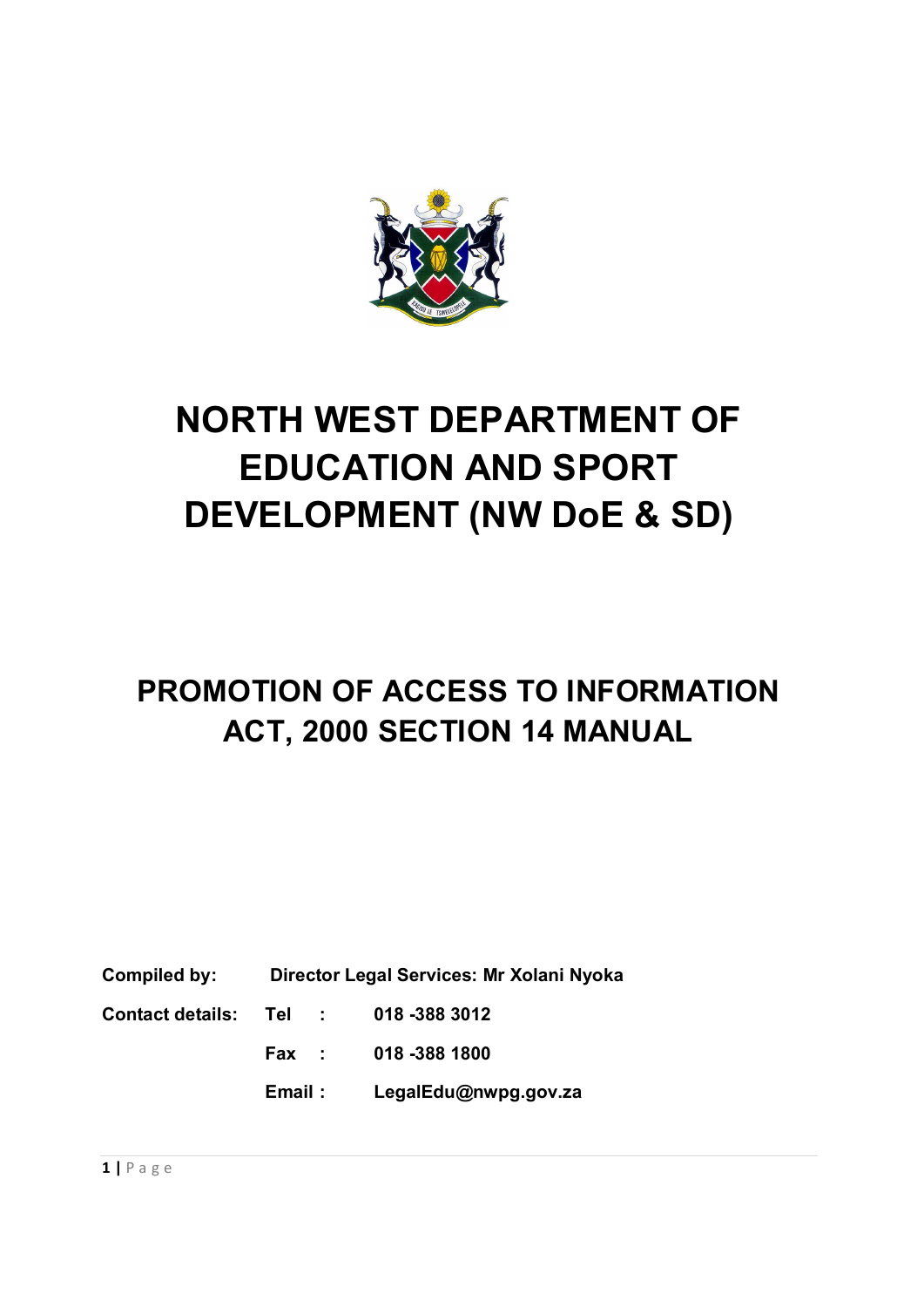## **TABLE OF CONTENTS**

| 1.  | Introduction |                                                                         | 3  |
|-----|--------------|-------------------------------------------------------------------------|----|
| 2.  | Purpose      |                                                                         | 3  |
| 3.  |              | <b>Regulatory Framework</b>                                             | 5  |
| 4.  |              | The Vision, Mission and Values of the NW DoE& SD                        | 16 |
| 5.  |              | The structure, Functions and services of the NW DoE & SD                | 17 |
| 6.  |              | Access to records held by the NW DoE & SD                               | 19 |
| 7.  |              | Categories of NW DoE & SD records                                       | 20 |
| 8.  |              | How to submit a request for access to information to the NW DoE & SD    | 23 |
| 9.  |              | Remedies available if the provisions of the Act are not                 |    |
|     |              | Complied with. section 14(1)(h)                                         | 24 |
| 10. |              | Updating of the manual                                                  | 24 |
| 11. |              | Availability of the manual                                              | 25 |
|     |              | Appendix A: Contact details of the NW DoE & SD information              |    |
|     |              | officer and deputy information officers                                 | 26 |
|     |              | <b>Appendix B:</b> List of public schools NW DoE & SD in the North      |    |
|     |              | <b>West Province</b>                                                    | 29 |
|     |              | <b>Appendix C:</b> Form A: Request for access to records of public body | 30 |
|     |              | <b>Appendix D: Form B: Notice of Internal Appeal</b>                    | 35 |
|     |              | <b>Appendix E: NW DoE &amp; SD access to information process</b>        |    |
|     |              | flow chart                                                              | 39 |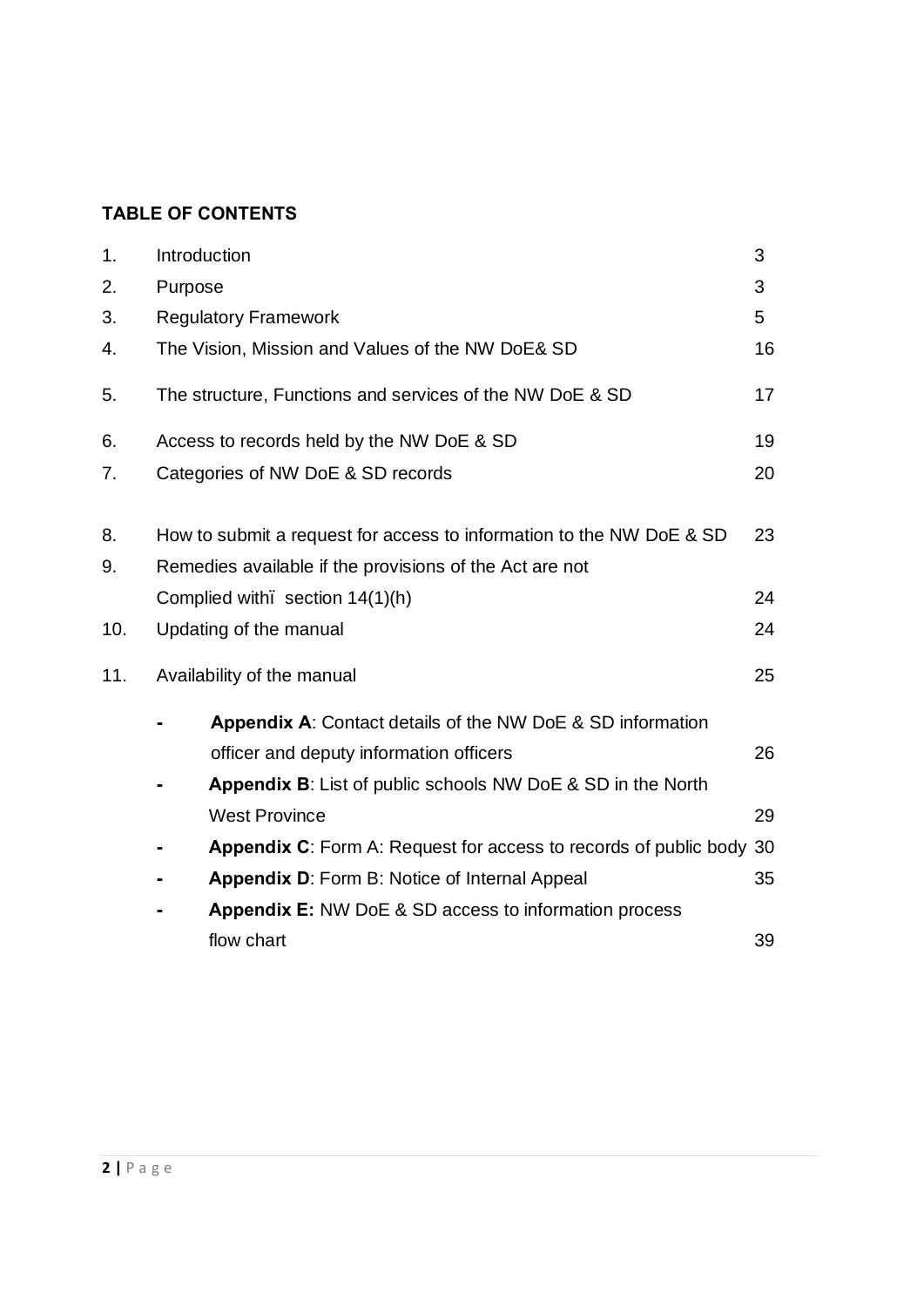#### **1. INTRODUCTION**

- 1.1 The right of access to information is entrenched in section 32 of the Constitution of the Republic of South Africa. Section 32 provides that everyone has the right of access to any information held by the state or held by any other person, which is to be used for the protection or exercise of any right. In order to give effect to section 32 of the Constitution, Parliament passed the Promotion of Access to Information Act, *("PAIA")* on 2 February 2000, which came into effect on 9 March 2001. The implementation of this Act is monitored by the South African Human Rights Commission (SAHRC).
- 1.2 The purpose of the Act is to promote transparency, accountability and good governance by public bodies. Furthermore, its purpose is to empower and educate the public to:
	- · understand the functions and operations of public bodies; and
	- effectively scrutinize and participate in decision-making by public bodies that affects their rights.
- 1.3 PAIA empowers any person, who is directly or indirectly affected by and administrative act, to request records from a public and/or private body. Section 25(1), 49, and 56 of PAIA imposes an obligation on public and private bodies, to respond within 30 days to a request for access to information.
- 1.4 The NW DoE & SD, like other organizations and State Owned Entities are required to compile a manual to serve as an index of records held by a public body. This manual must also serve as a guide for requesters for access to information.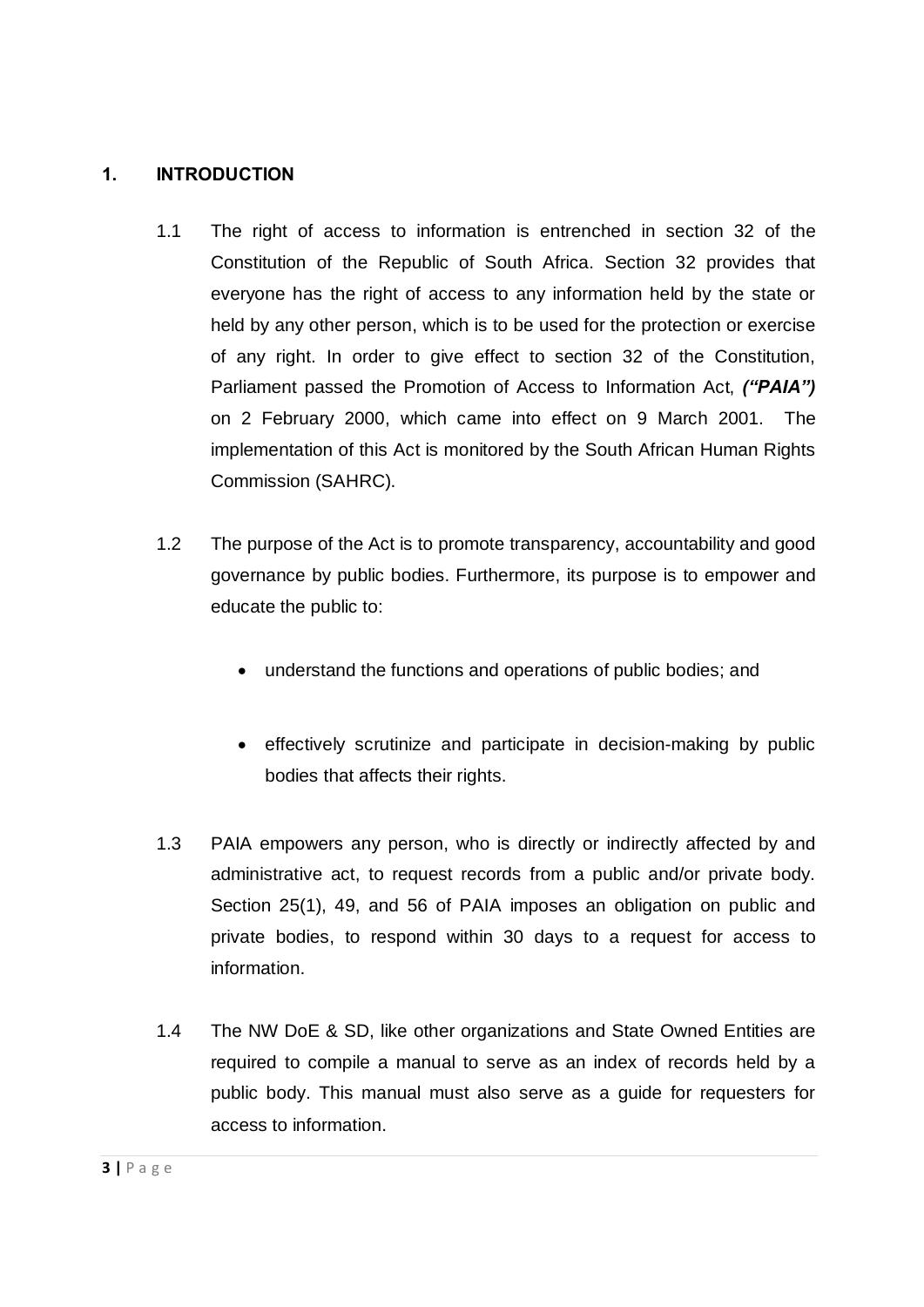- 1.5 The manual describes the procedure to be followed when requesting records. Section 32 of PAIA requires every information officer to report annually to the SAHRC on statistics relating to requests for access to information in terms of PAIA and how such requests were dealt with.
- 1.6 The NW DoE & SD welcomes the opportunity to have a manual which set out PAIA<sub>S</sub> guidelines into its policies and procedures, so as to engender open communication with the North West citizenry and within the NW DoE & SD. The NW DoE & SD further welcomes the opportunity help its officials to comply with the Constitution and PAIA, through a process for handling requests for access to information within the NW DoE & SD as detailed in this manual.
- 1.7 This manual is also available in Setswana, Afrikaans and Xhosa. Copies in other official languages may be made available by the information officer on request.
- 1.8 Forms for requests for access to information are attached in appendix D form A of this manual.
- 1.9 This manual is published in accordance with section 14 of the PAIA. It contains a description of the structure, functions and services of the NW DoE & SD, the availability of its records as a public body and the requirements for accessing the different types of records.

#### **2. PURPOSE**

The purpose of this manual is to: -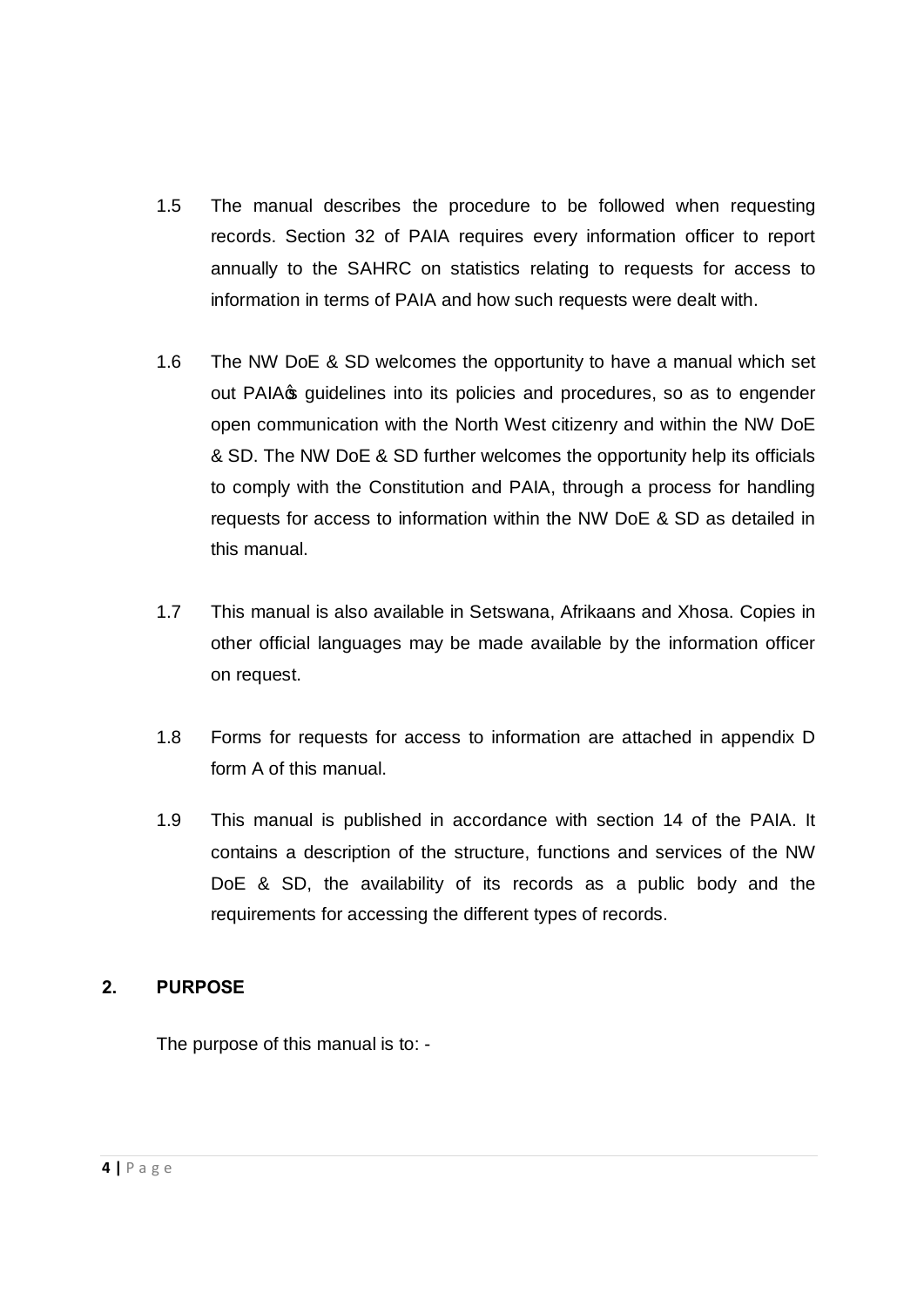- 2.1 identify the structure and functions of the NW DoE & SD;
- 2.2 to describe the organization precords system in order to facilitate the implementation of the PAIA;
- 2.3 inform a person desirous of requesting information on how to obtain access to records held by the NW DoE & SD, thereby giving effect to section 14 of the PAIA;
- 2.4 foster a culture of transparency and accountability in the NW DoE & SD, by giving effect to the right of access to information; and
- 2.5 actively promote a society in which the people of South Africa have effective access to information held by the NW DoE & SD to enable them to exercise and protect all of their rights more fully.

## **3. REGULATORY FRAMEWORK**

A myriad of legislative prescripts find relevance and application when one has regard to the question of access to information. The following legislative prescripts are relevant-

## **3.1 The Constitution Act 108 of 1996**

3.1.1 Section 2 provides that the Constitution is the supreme law of the Republic; "law or conduct inconsistent with it is invalid, and the obligations imposed by it must be fulfilled. $+$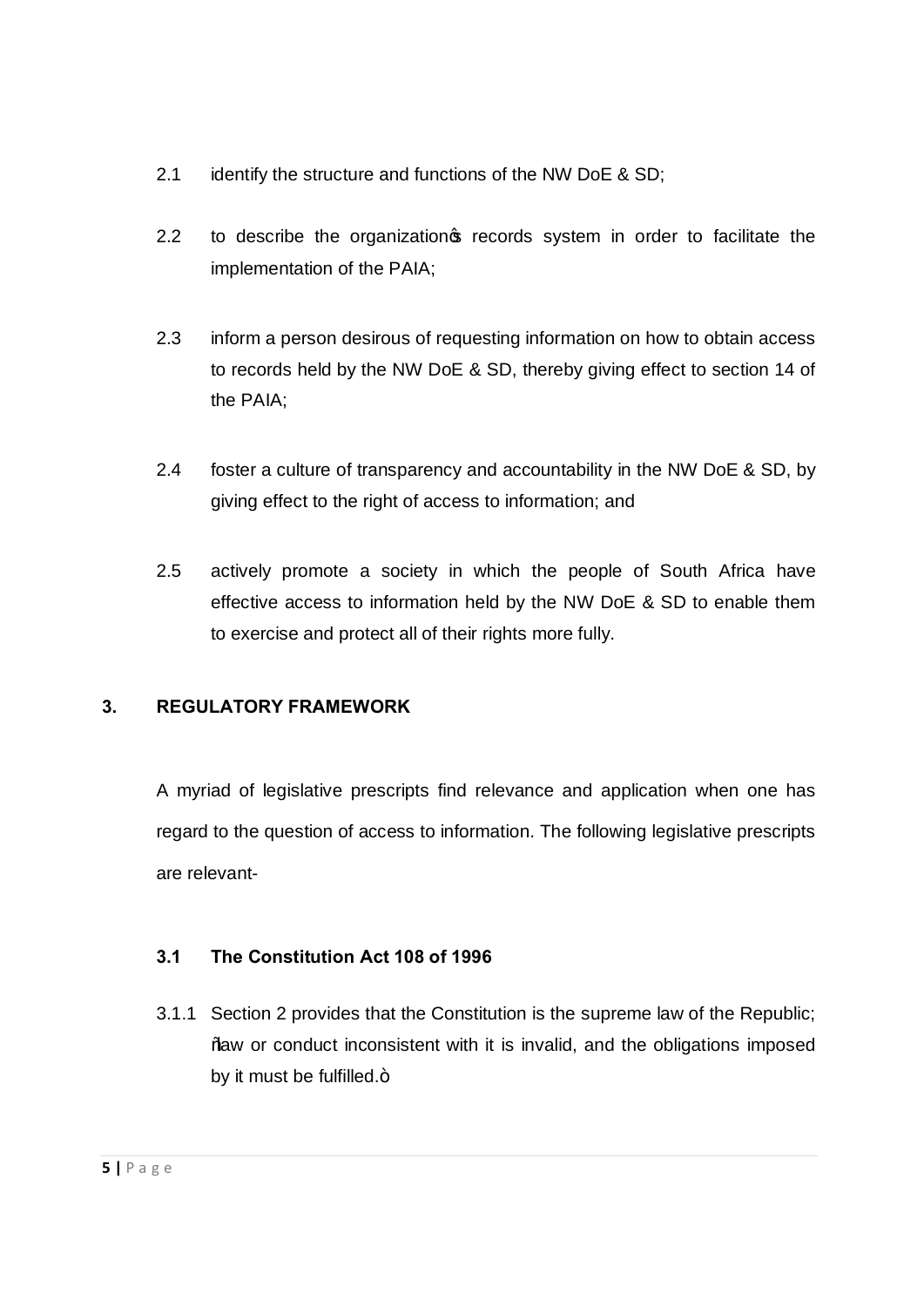- 3.1.2 Section 8 of the Constitution provides for the horizontal application of the rights in the Bill of Rights to juristic persons to the extent required by the nature of the rights and the nature of those juristic persons;
- 3.1.3 Section 32 (1) (a) of the Constitution provides that everyone has the right of access to any information held by the State;
- 3.1.4 Section 32 (1) (b) of the Constitution provides for the horizontal application of the right of access to information held by another person to everyone when that information is required for the exercise or protection of any rights;

#### **3.2 The Promotion of Access to Information Act 2 of 2000**

3.2.1 The long title of this Act provides that.

"*To give effect to the constitutional right of access to any information held by the State and any information that is held by another person and that is required for the exercise or protection of any rights*;+

3.2.2 Section 1 of the Act, deals with definitions. The following definitions are relevant-

**'information officer'** of, or in relation to, a public body-

(a) in the case of a national department, provincial administration or organisational component-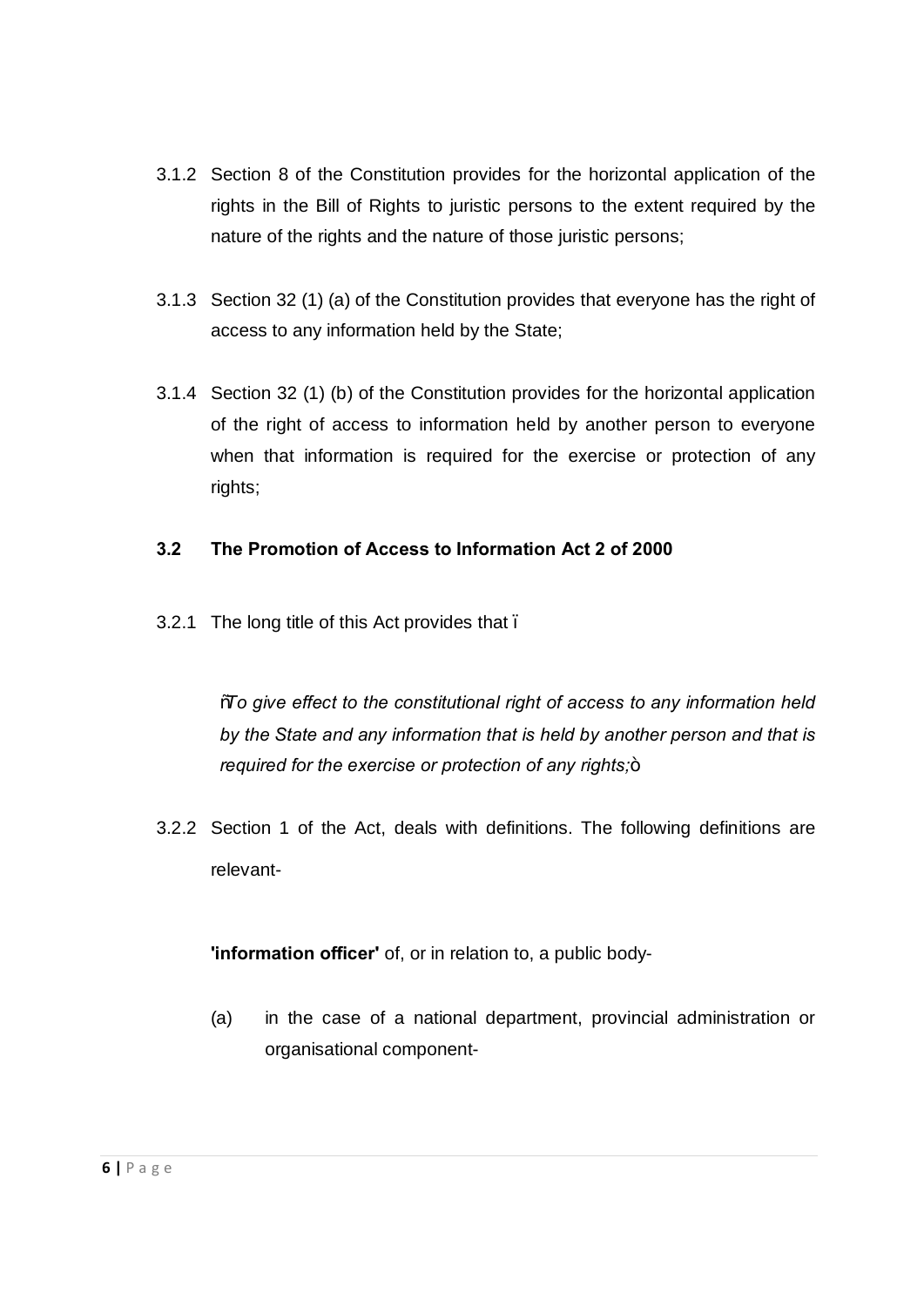- (i) mentioned in Column 1 of Schedule l or 3 to the Public Service Act, 1994 (Proclamation l03 of 1994), means the officer who is the incumbent of the post bearing the designation mentioned in Column 2 of the said Schedule l or 3 opposite the name of the relevant national department, provincial administration or organisational component or the person who is acting as such; or
- (ii) not so mentioned, means the Director-General, head, executive director or equivalent officer, respectively, of that national department, provincial administration or organisational component, respectively;

**'personal information'** means information about an identifiable individual, including, but not limited to-

- (a) information relating to the race, gender, sex, pregnancy, marital status, national, ethnic or social origin, colour, sexual orientation, age, physical or mental health,well-being, disability, religion, conscience, belief, culture, language and birth of the individual;
- (b) information relating to the education or the medical, criminal or employment history of the individual or information relating to financial transactions in which the individual has been involved;
- (c) any identifying number, symbol or other particular assigned to the individual;
- (d) the address, fingerprints or blood type of the individual;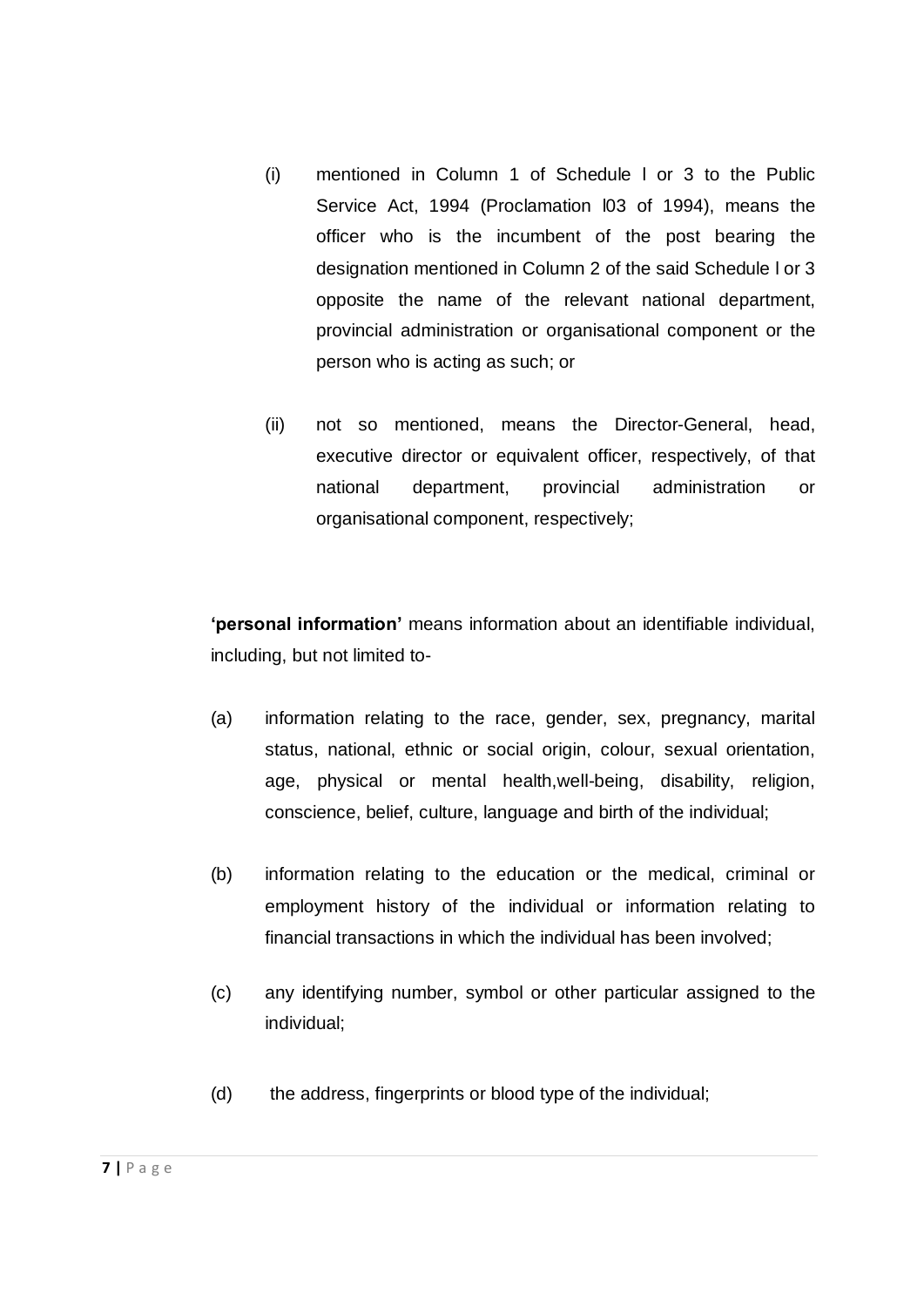- (e) the personal opinions, views or preferences of the individual, except where they are about another individual or about a proposal for a grant, an award or a prize to be made to another individual;
- (f) correspondence sent by the individual that is implicitly or explicitly of a private or confidential nature or further correspondence that would reveal the contents of the original correspondence;
- (g) the views or opinions of another individual about the individual;
- (h) the views or opinions of another individual about a proposal for a grant, an award or a prize to be made to the individual, but excluding the name of the other individual where it appears with the views or opinions of the other individual; and
- (i) the name of the individual where it appears with other personal information relating to the individual or where the disclosure of the name itself would reveal information about the individual, but excludes information about an individual who has been dead for more than 20 years;

## **'public body'** means-

- (a) any department of state or administration in the national or provincial sphere of government or any municipality in the local sphere of government; or
- (b) any other functionary or institution when-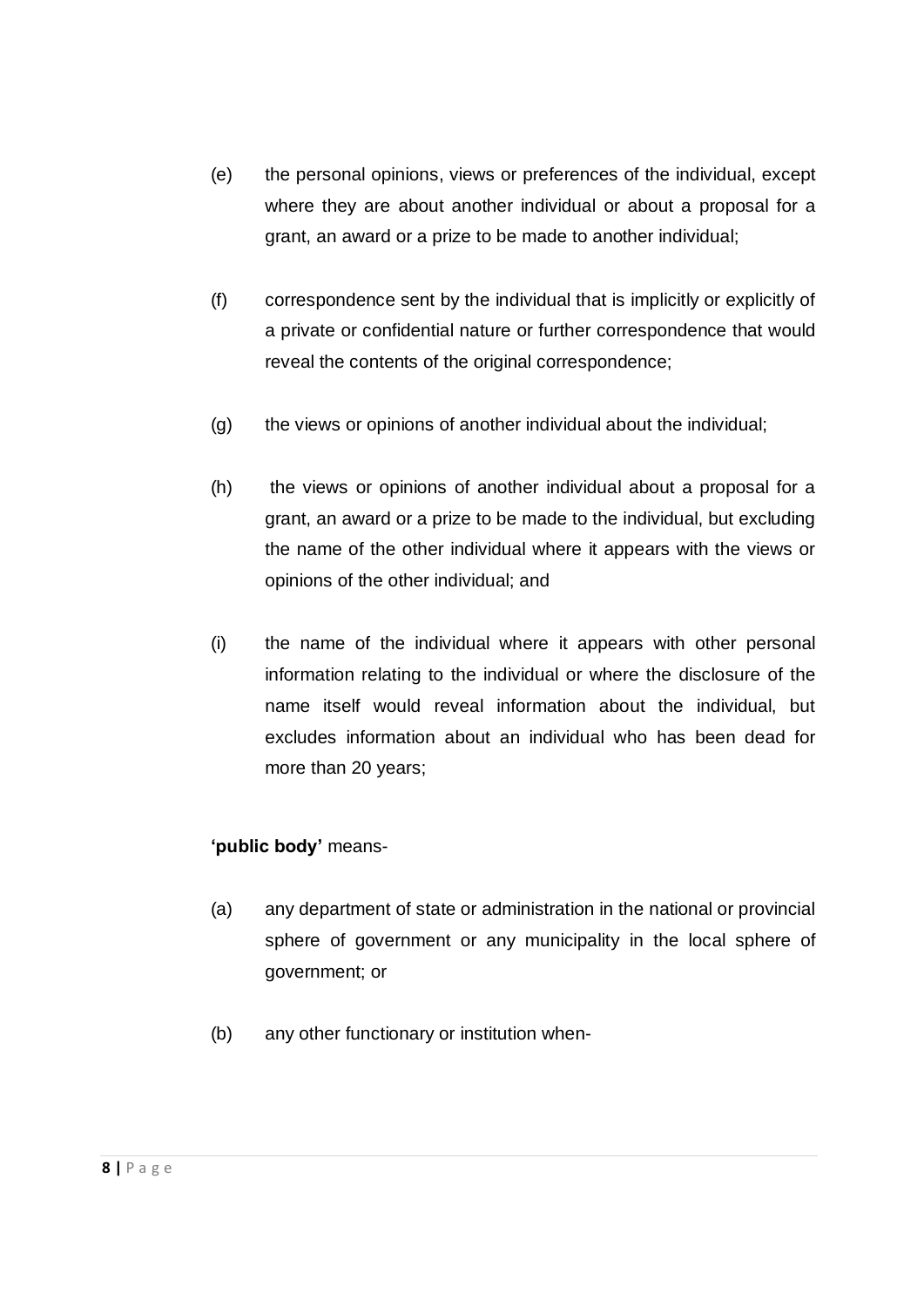- (i) exercising a power or performing a duty in terms of the Constitution or a provincial constitution; or
- (ii) exercising a public power or performing a public function in terms of any legislation;

**'record'** of, or in relation to, a public or private body, means any recorded information –

- (a) regardless of form or medium;
- (b) in the possession or under the control of that public or private body, respectively; and
- (c) whether or not it was created by that public or private body, respectively;
- 3.2.3 Section 7 deals with application of the Act to records required for criminal or civil proceedings after commencement of proceedings. It provides that-
	- (1) "This Act does not apply to a record of a public body or a private body if-
		- (a) that record is requested for the purpose of criminal or civil proceedings;
		- (b) so requested after the commencement of such criminal or civil proceedings, as the case may be; and
		- (c) the production of or access to that record for the purpose referred to in paragraph ( a) is provided for in any other law.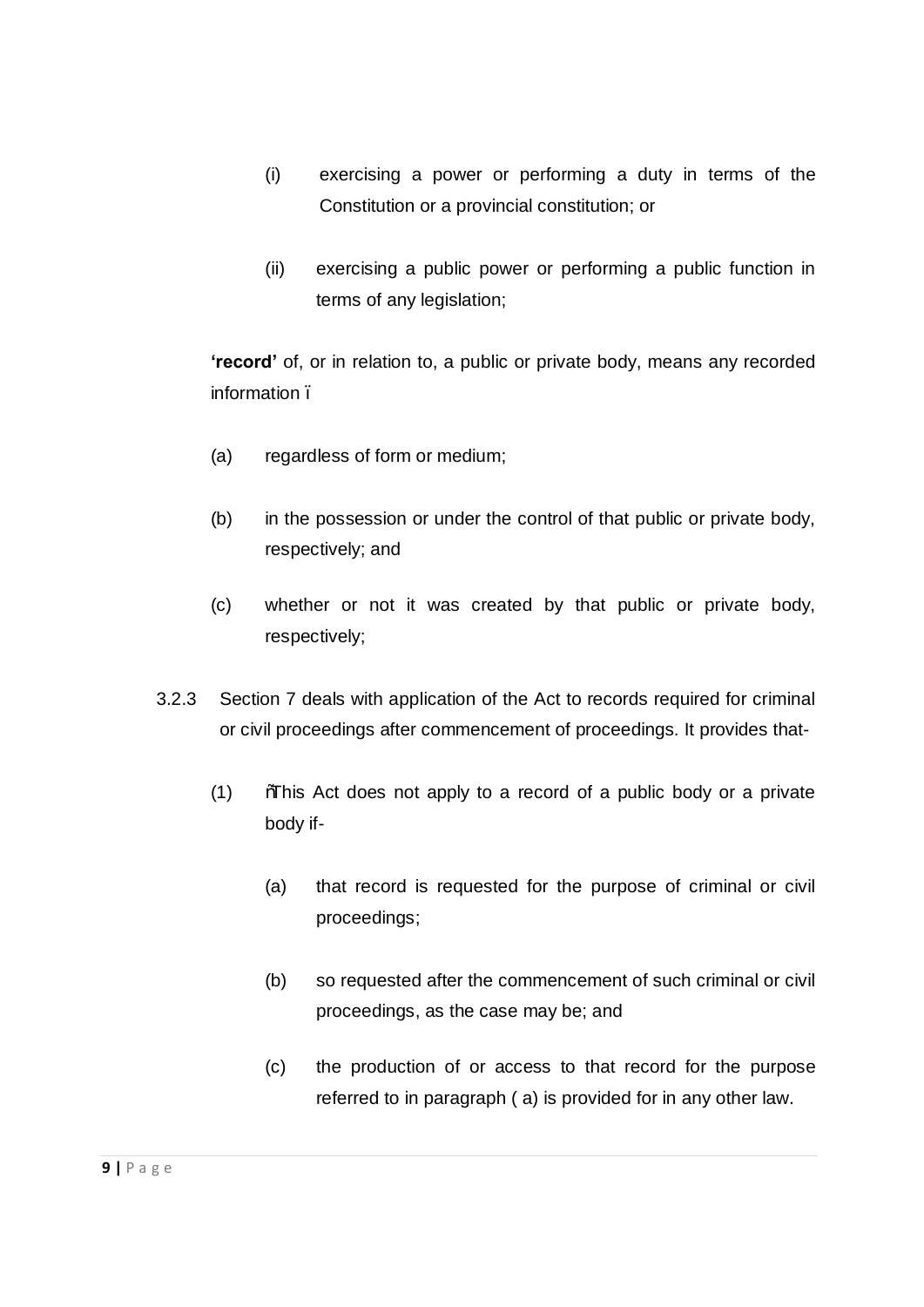- (2) Any record obtained in a manner that contravenes subsection (I) is not admissible as evidence in the criminal or civil proceedings referred to in that subsection unless the exclusion of such record by the court in question would, in its opinion, be detrimental to the interests of justice.+
- 3.2.4 Section 9 provides that.

"The objects of this Act are-

- (a) to give effect to the constitutional right of access to-
	- (i) any information held by the State; and
	- (ii) any information that is held by another person and that is required for the exercise or protection of any rights;
- (b) to give effect to that right-
	- (i) subject to justifiable limitations, including, but not limited to, limitations aimed at the reasonable protection of privacy, commercial confidentiality and effective, efficient and good governance; and
	- (ii) in a manner which balances that right with any other rights, including the rights in the Bill of Rights in Chapter 2 of the Constitution;
- (c) to give effect to the constitutional obligations of the State of promoting a human rights culture and social justice, by including public bodies in the definition of **requesterg allowing them, amongst** others, to access information from private bodies upon compliance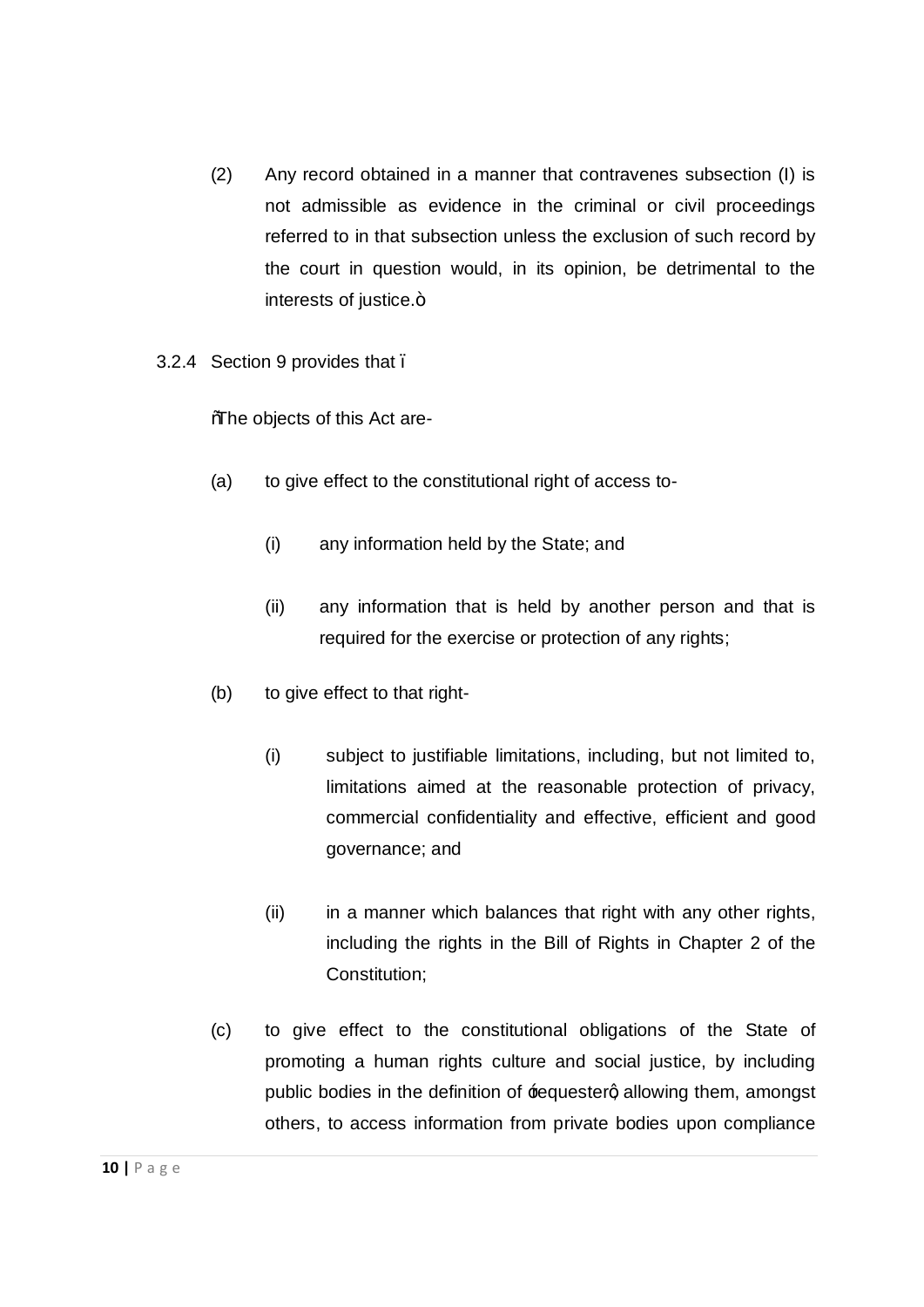with the four requirements in this Act, including an additional obligation for certain public bodies in certain instances to act in the public interest;

- (d) to establish voluntary and mandatory mechanisms or procedures to give effect to that right in a manner which enables persons to obtain access to records of public and private bodies as swiftly, inexpensively and effortlessly as reasonably possible; and
- (e) generally, to promote transparency, accountability and effective governance of all public and private bodies by, including, but not limited to, empowering and educating everyone-
	- (i) to understand their rights in terms of this Act in order to exercise their rights in relation to public and private bodies;
	- (ii) to understand the functions and operation of public bodies; and
	- (iii) to effectively scrutinise, and participate in, decision-making by public bodies that affects their rights.+
- 3.2.5 Section 11 deal with the right of access to records of public bodies. It states that -
	- "(1) A requester must be given access to a record of a public body if-
		- (a) that requester complies with all the procedural requirements in this Act relating to a request for access to that record; and
		- (b) access so that record is not refused in terms of any ground for refusal contemplated in Chapter 4 of this Part.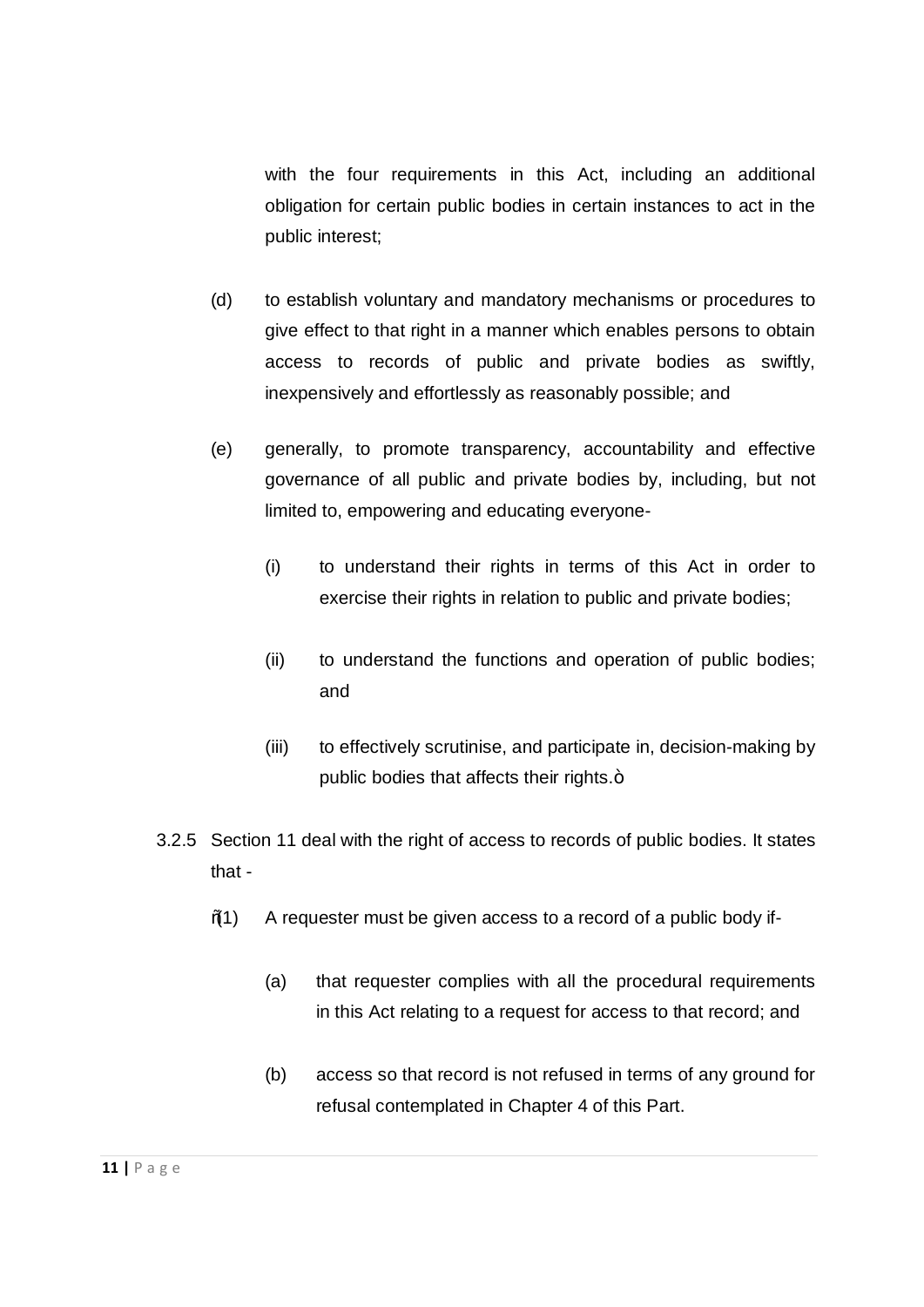- (2) A request contemplated in subsection (1) includes a request for access to a record containing personal information about the requester.
- (3) A requester's right of access contemplated in subsection (I) is, subject to this Act, not affected by-
	- (a) any reasons the requester gives for requesting access; or
	- (b) the information officer's belief as to what the requester's reasons are for requesting access.+
- 3.2.6 The designation of deputy information officers, and delegation is provided for in section 17 of the Act, which reads as follows-
	- (1) For the purposes of this Act, each public body must, subject to legislation governing the employment of personnel of the public body concerned, designate such number of persons as deputy information officers as are necessary to render the public body as accessible as reasonably possible for requesters of its records.
	- (2) The information officer of a public body has direction and control over every deputy information officer of that body.
	- (3) The information officer of a public body may delegate a power or duty conferred or imposed on that information officer by this Act to a deputy information officer of that public body.
	- (4) In deciding whether to delegate a power or duty in terms of subsection (3), the information officer must give due consideration to the need to render the public body as accessible as reasonably possible for requesters of its records.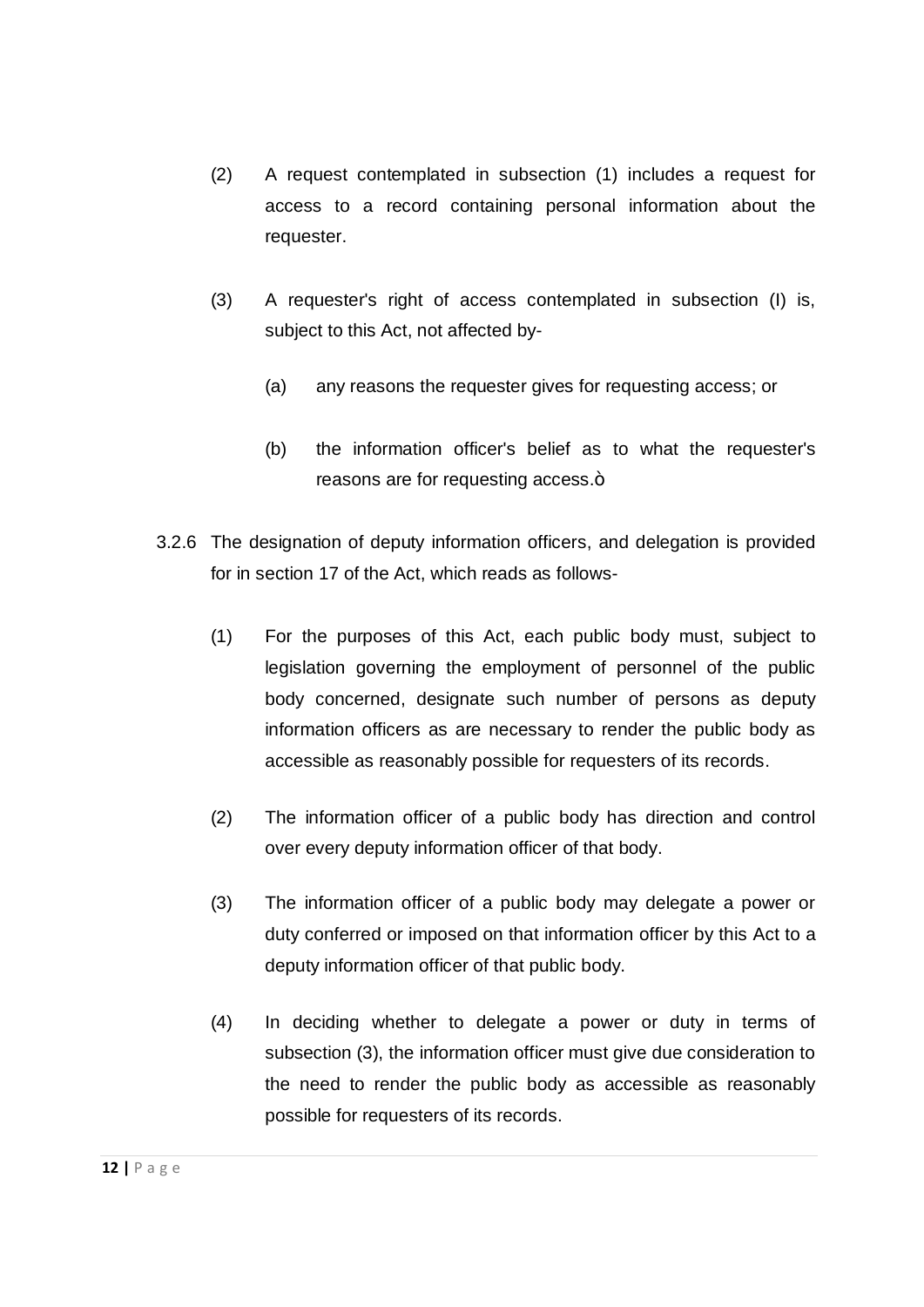- (5) Any power or duty delegated in terms of subsection (3) must be exercised or performed subject to such conditions as the person who made the delegation considers necessary.
- (6) Any delegation in terms of subsection (3)-
	- (a) must be in writing;
	- (b) does not prohibit the person who made the delegation from exercising the power concerned or performing the duty concerned himself or herself; and
	- (c) may at any time be withdrawn or amended in writing by that person.
- (7) Any right or privilege acquired, or any obligation or liability incurred, as a result of a decision in terms of a delegation in terms of subsection (3) is not affected by any subsequent withdrawal or amendment of that decision.+
- 3.2.7 Section 19 imposes a duty to assist requesters**.** 
	- $(1)$  If a requester informs the information officer of .
		- (a) a public body that he or she wishes to make a request for access to a record of that public body; or
		- (b) a public body (other than a public body referred to in paragraph (a) or (b) (I) of the definition of  $\triangle$ public bodyg in section 1) that he or she wishes to make a request for access to a record of another public body, the information officer must render such reasonable assistance, free of charge, as if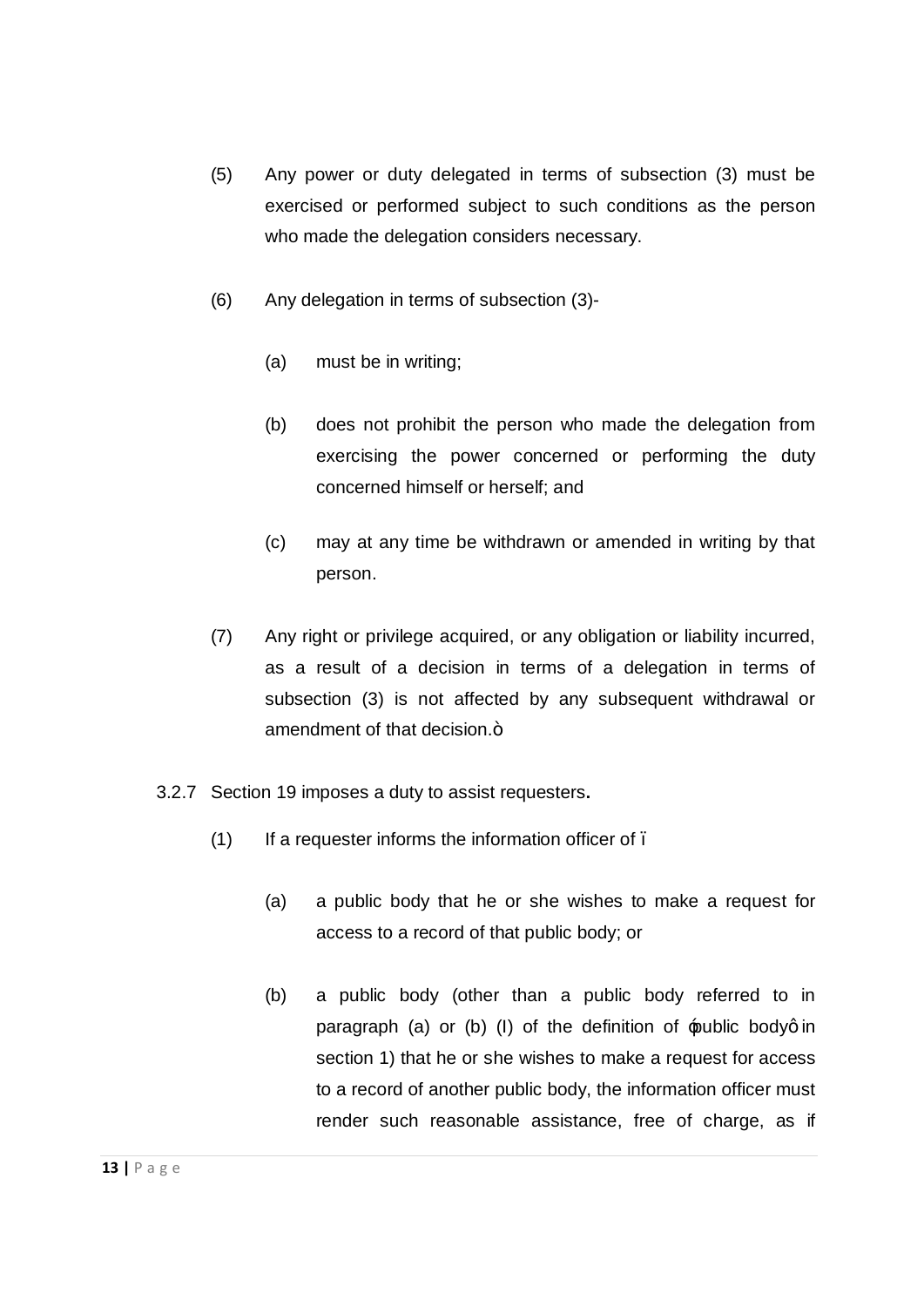necessary to enable that requester to comply with section 18  $(1).$ 

- (2) If a requester has made a request for access that does not comply with section 18 (1), the information officer concerned may not refuse the request because of that non-compliance unless the information officer has-
	- (a) notified that requester of an intention to refuse the request and stated in the notice.
		- (i) the reasons for the contemplated refusal; and
		- (ii) that the information officer or another official identified by the information officer would assist that requester in order to make the request in a form that would remove the grounds for refusal;
	- (b) given the requester a reasonable opportunity to seek such assistance;
	- (c) as far as reasonably possible, furnished the requester with any information (including information about the records, other than information on the basis of which a request for access may or must be refused in terms of any provision of Chapter 4 of this Part held by the body which are relevant to the request) that would assist the making of the request in that form; and
	- (d) given the requester a reasonable opportunity to confirm the request or alter it to comply with section 18 (1).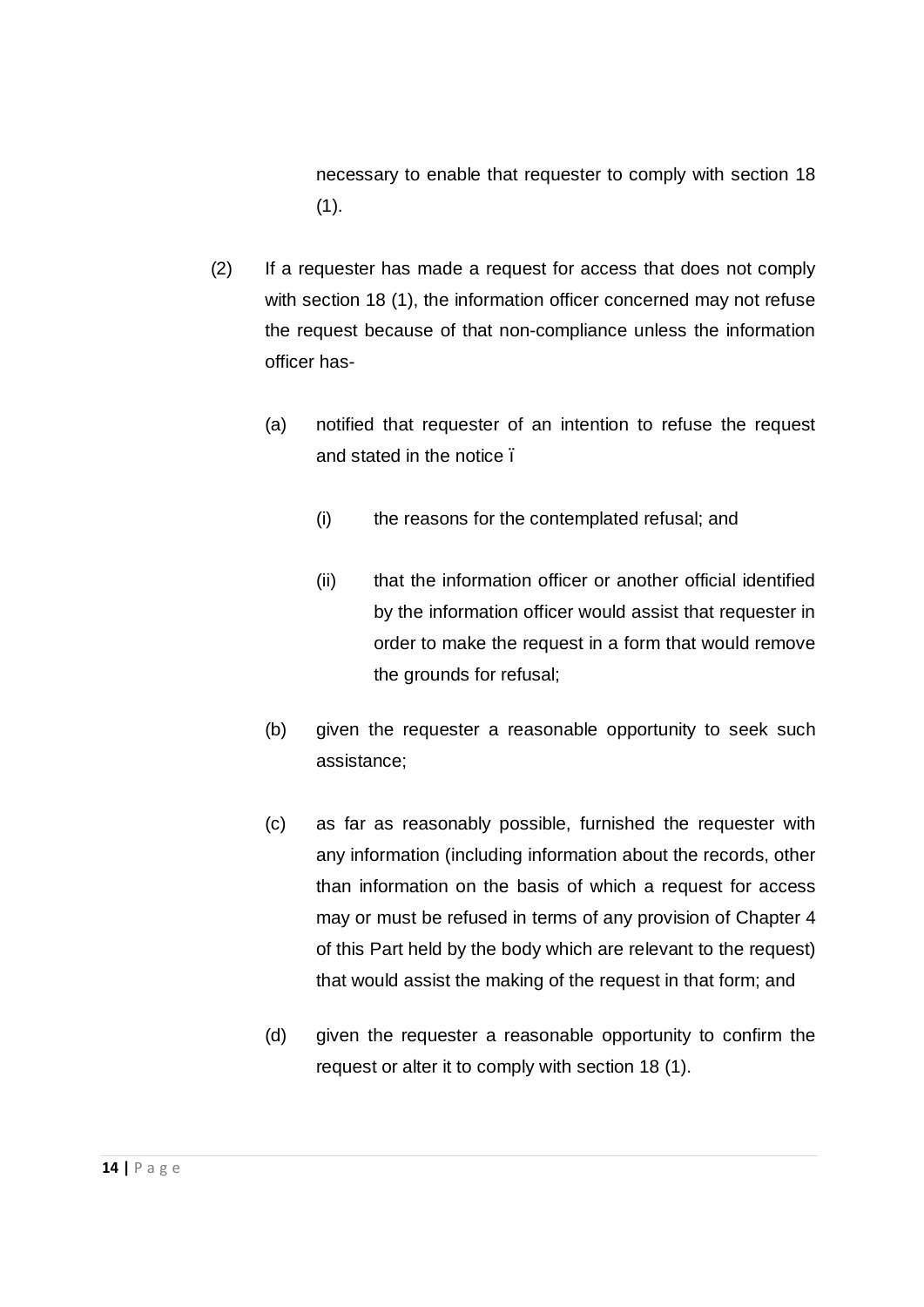(3) When computing any period referred to in section 25 (1), the period commencing on the date on which notice is given in terms of subsection (2) and ending on the date on which the person confirms of alters the request for access concerned must be disregarded.+

#### **3.3 South African Schools Act 84 of 1996**

- 3.3.1 Basic Education which in South Africa regulates the following categories of schools-
	- (a) Preparatory schools;
	- (b) Secondary Schools;
- 3.3.2 Basic education in South Africa is regulated in terms of theSouth African Schools Act 84 of 1996 and Regulations.
- 3.3.3 Section 59 imposes upon schools a duty to provide information.It provides that -
	- (1) A school must make information available for inspection by any person, insofar as such information is required for the exercise and protection of such personos rights.
	- (2) Every school must provide such information about the school as is reasonably required by the Head of Department or the Director-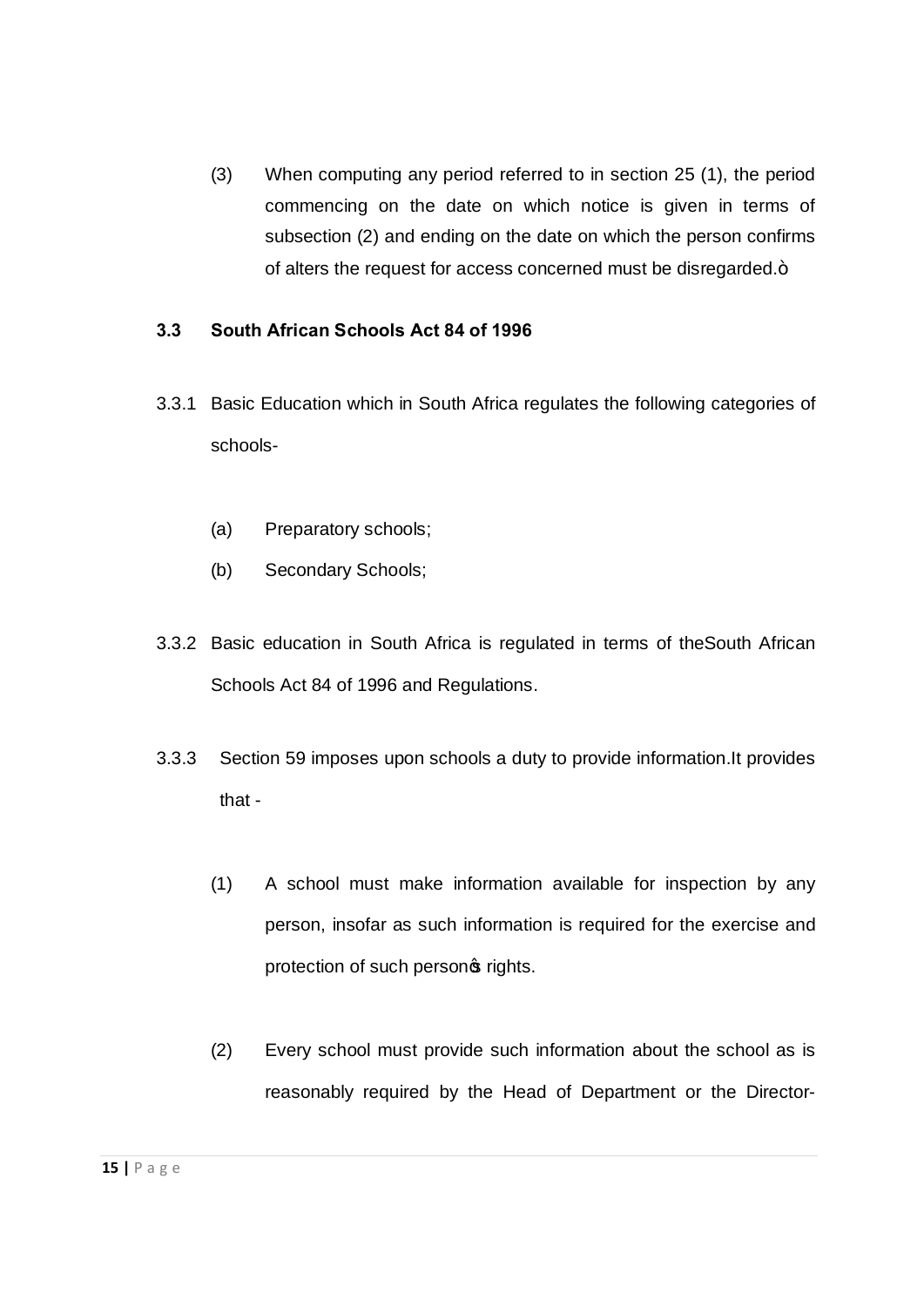General of the National Department of Education in consultation with the Head of Department.

#### **4. The vision, mission and values of the NW DoE & SD**

The NW DoE & SD adopted and approved a vision and mission as part of the strategic objectives of the Department in order to help drive the delivery of basic education in the province. The vision, mission and values of the NW DoE & SD are -

#### 4.1 **Vision**

Towards Excellence in Education& Sports Development

#### 4.2 **Mission**

We provide quality basic education for high learner achievement through educator excellence as well as sport development, nation building and social cohesion.

## 4.3 **Values**

#### **(a) Excellence**

We move beyond compliance by going an extra mile.

#### **(b) Innovation**

We will continually strive for better and new ways of doing things.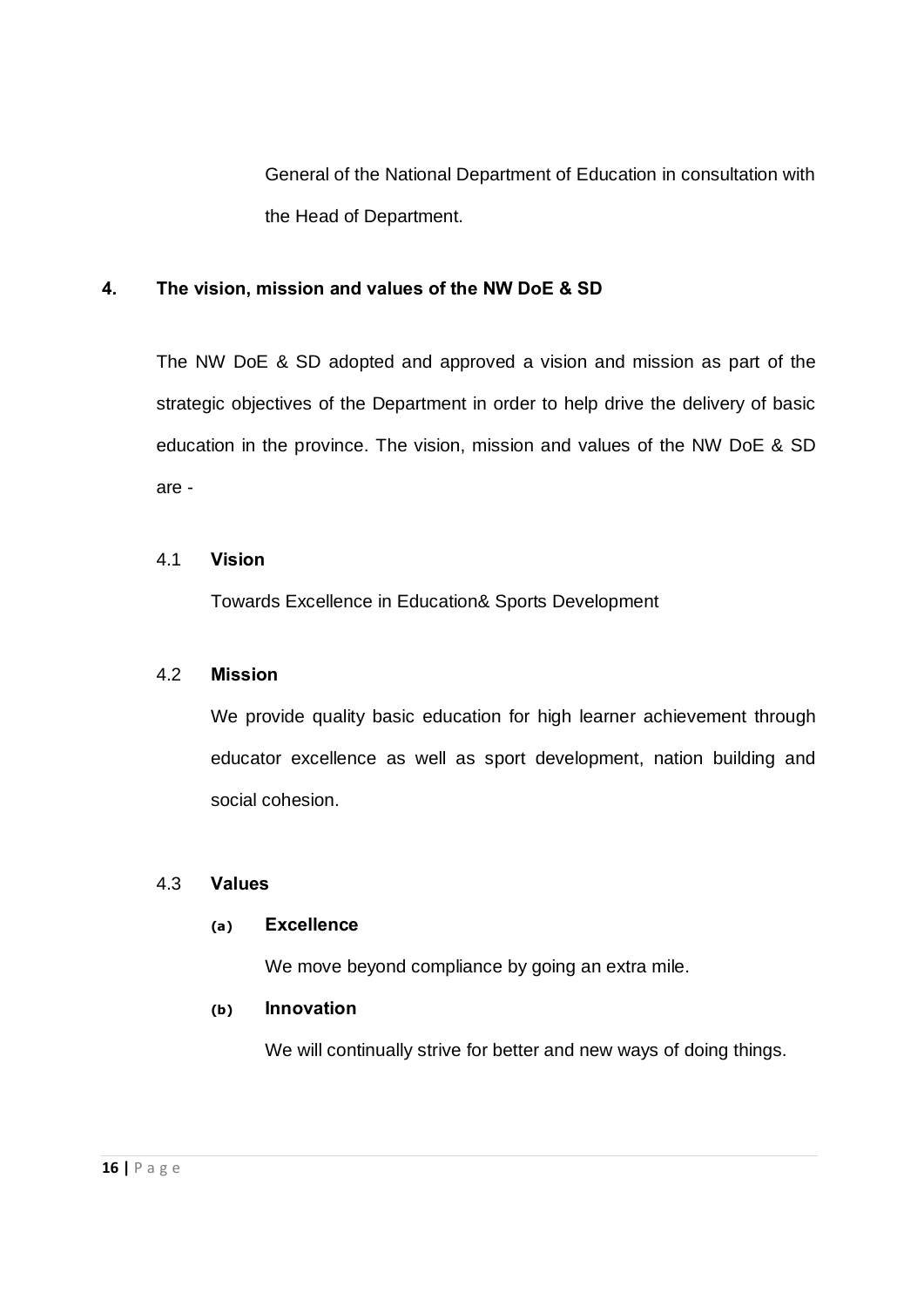#### **(c) People-centred**

People are the department w strength.

#### **(d) Communication**

We share information in a responsible and transparent manner.

#### **(e) Integrity and Honesty**

We respond to our fellow employees and other stakeholders with honesty, fairness and respect.

## **5. THE STRUCTURE, FUNCTIONS AND SERVICES OF THENW DoE & SD**

#### **5.1 Structure**

5.1.1 The structure of the NW DoE & SD at a high level is as depicted herein below.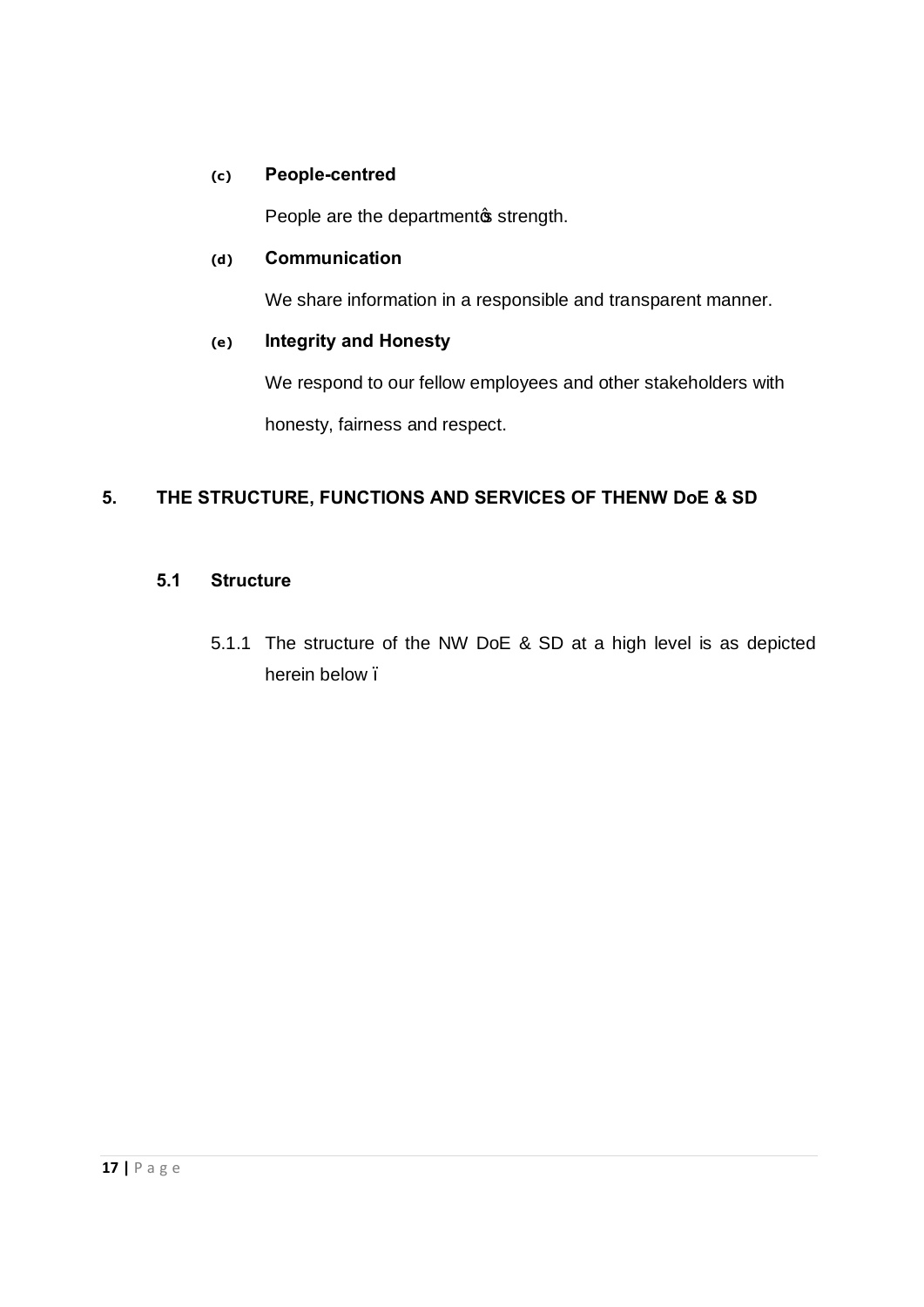

#### **5.2 Functions**

- 5.2.1 The functions of the Department of Education, can be summarized as –
	- (a) To establish and maintain an effective and efficient public education system in the North West Province;
	- (b) To regulate an independent basic educations system in the North West Province;
	- (c) To set education norms and standards in the North West Province;
	- (d) To enforce the improvement of education standards.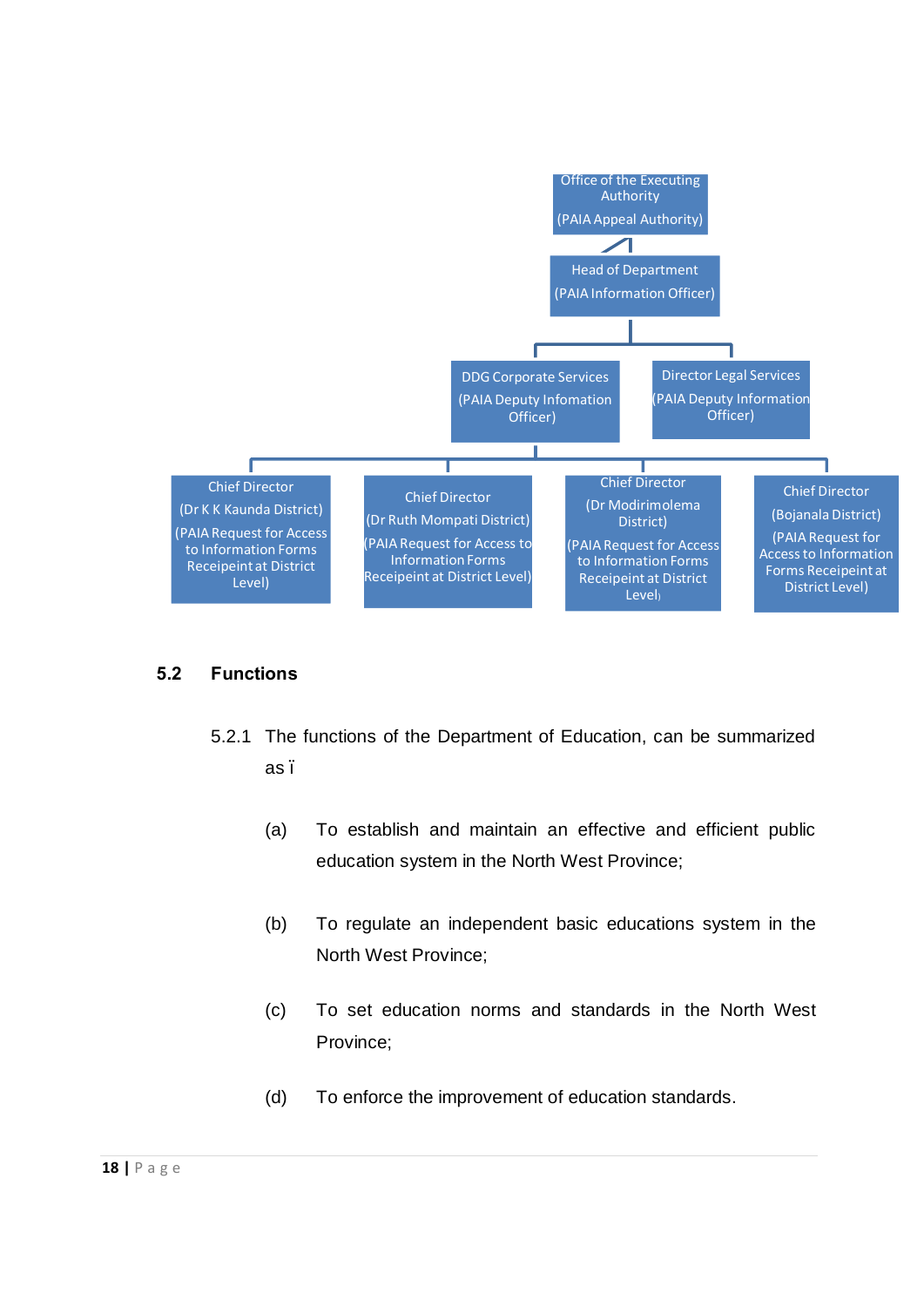#### **5.3 Services**

- 5.3.1 The services rendered by the Department of Education, can be summarized as .
	- (a) To develop, evaluate, co-ordinate, manage and maintain policy, programmes and systems relating to ABET and FET Colleges;
	- (b) To develop, evaluate, co-ordinate, manage and maintain policy, programmes and systems relating to GET and FET band at school level (Gr R to 12);
	- (c) To facilitate the effective and efficient interfacing between the corporate centre and district offices.
- 5.3.2 The Department of Education, in addition to the services set out in 5.3.1, also renders corporate services and compliance with other statutory prescripts.

## **6 ACCESS TO RECORDS HELD BY THE NW DOE & SD**

- 6.1 The NW DoE & SD has in its custody various types of records. However, some records are automatically available without a person having to request them through PAIA procedure.
- 6.2 This automatic access is to the exclusion of records with restricted access, which would require a person to request them through PAIA procedure as set out in this PAIA manual.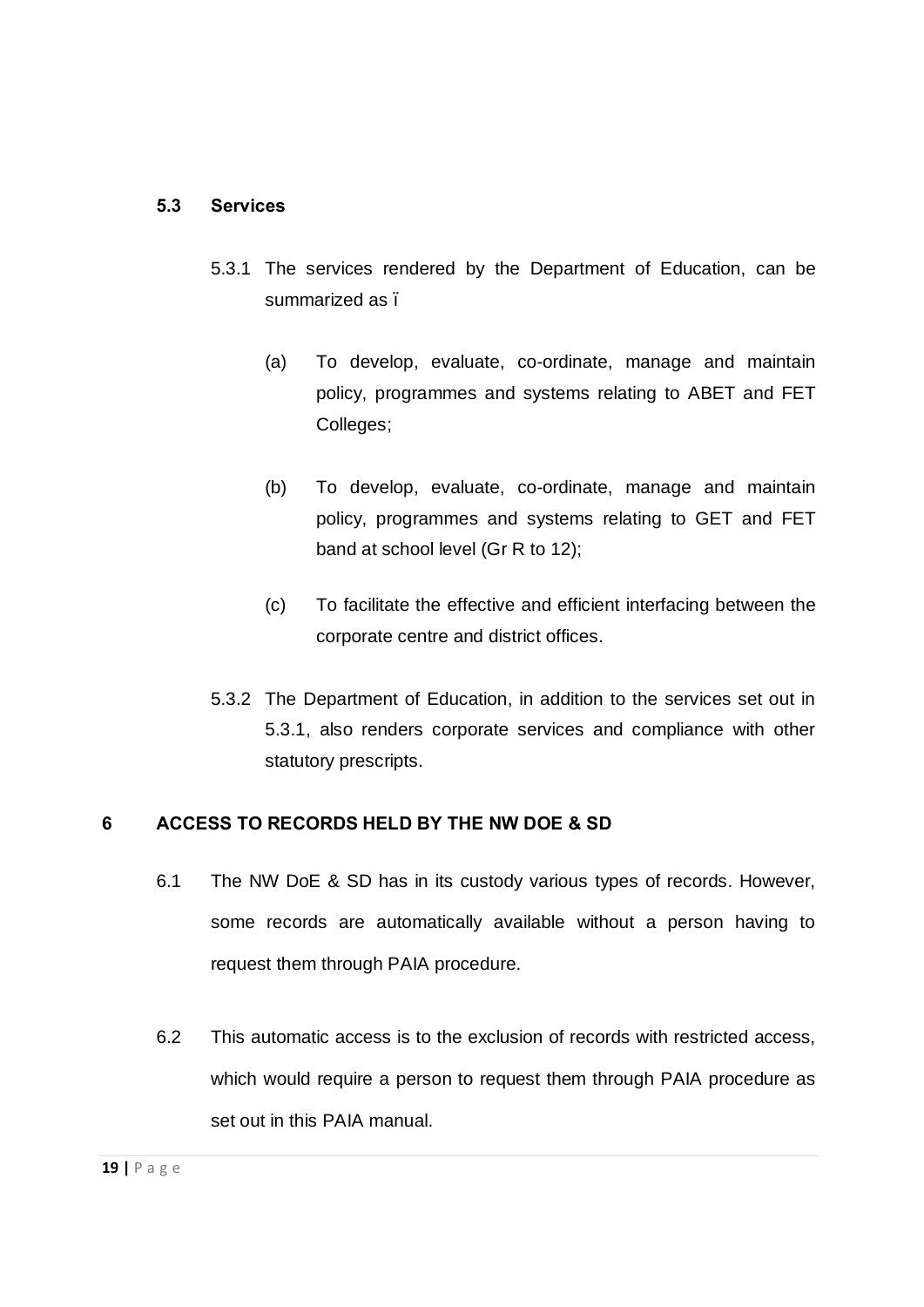6.3 The NW DoE & SD also has in its custody other records which must be requested from the information officer in terms of the procedures defined in sections 17 to 32 of the PAIA, read with this PAIA manual.

## **7 CATEGORIES OF THE NW DoE & SDRECORDS**

Although the list may not be exhaustive, the following are the various categories of reports in the custody of the NW DoE & SD-

- **7.1 Automatic access & disclosures – section 15(1)(a), Regulation 5 A**  [All informatio](http://www/)n available on the NW DoE & SD website http://www.nwpg.gov.za is voluntarily disclosed.
	- (a) Annual reports of the NW DoE & SD;
	- (b) Audit reports of the NW DoE & SD;
	- (c) Quarterly reports of the NW DoE & SD;
	- (d) Budget and strategic plans of the of the NW DoE & SD;
	- (e) Corporate communication publications;
	- (f) Stakeholder and public affairs information;
	- (g) General reports on.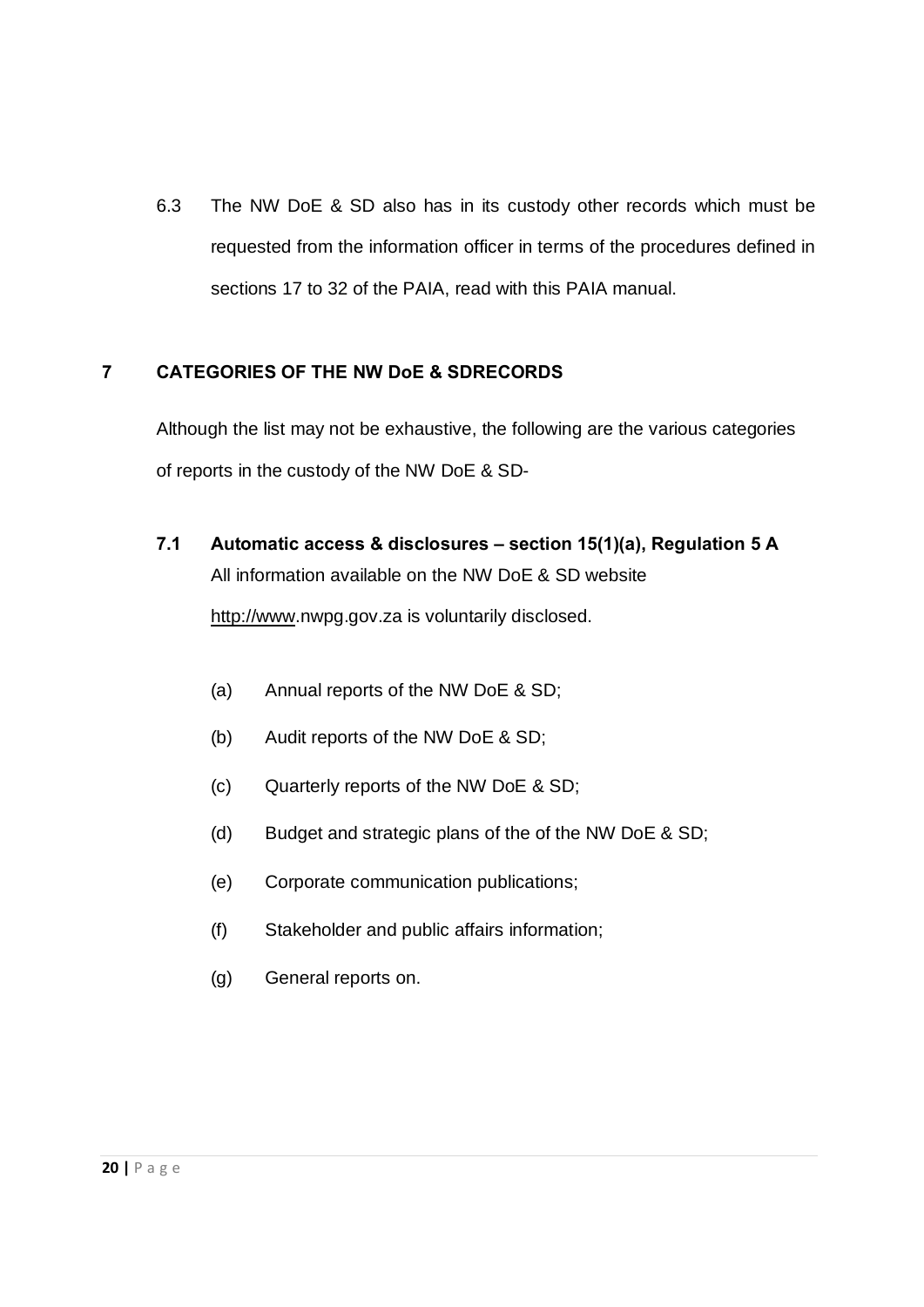# **7.2 The following documents are not automatically available – section 33**  According to the PAIA these documents should be made available on request from members of the public following certain procedures required by the act and at certain times disclosure may be refused:

## **7.2.1 Operational information and agreements relating to the following categories**:-

- (a) NW DoE & SD $\phi$  application for independent schools;
- (b) NW DoE  $&$  SD $\phi$  internal investigation files;
- (c) Directives, resolutions and instructions of MEC, EXCO Governance Cluster, EXCO;
- (d) Agreements with any of the NW DoE & SD $\phi$  stakeholders be it any individual, government or administration;
- (e) Rental agreements, title deeds, mortgage bonds and notarial bonds relating to movable and immovable property;
- (f) Memorandums of understanding with NW DoE  $&$  SD $&$  donor partners.

## **7.2.2 Financial and accounting records relating to the following categories:**

- (a) Bank account records;
- (b) Books of account and financial statements;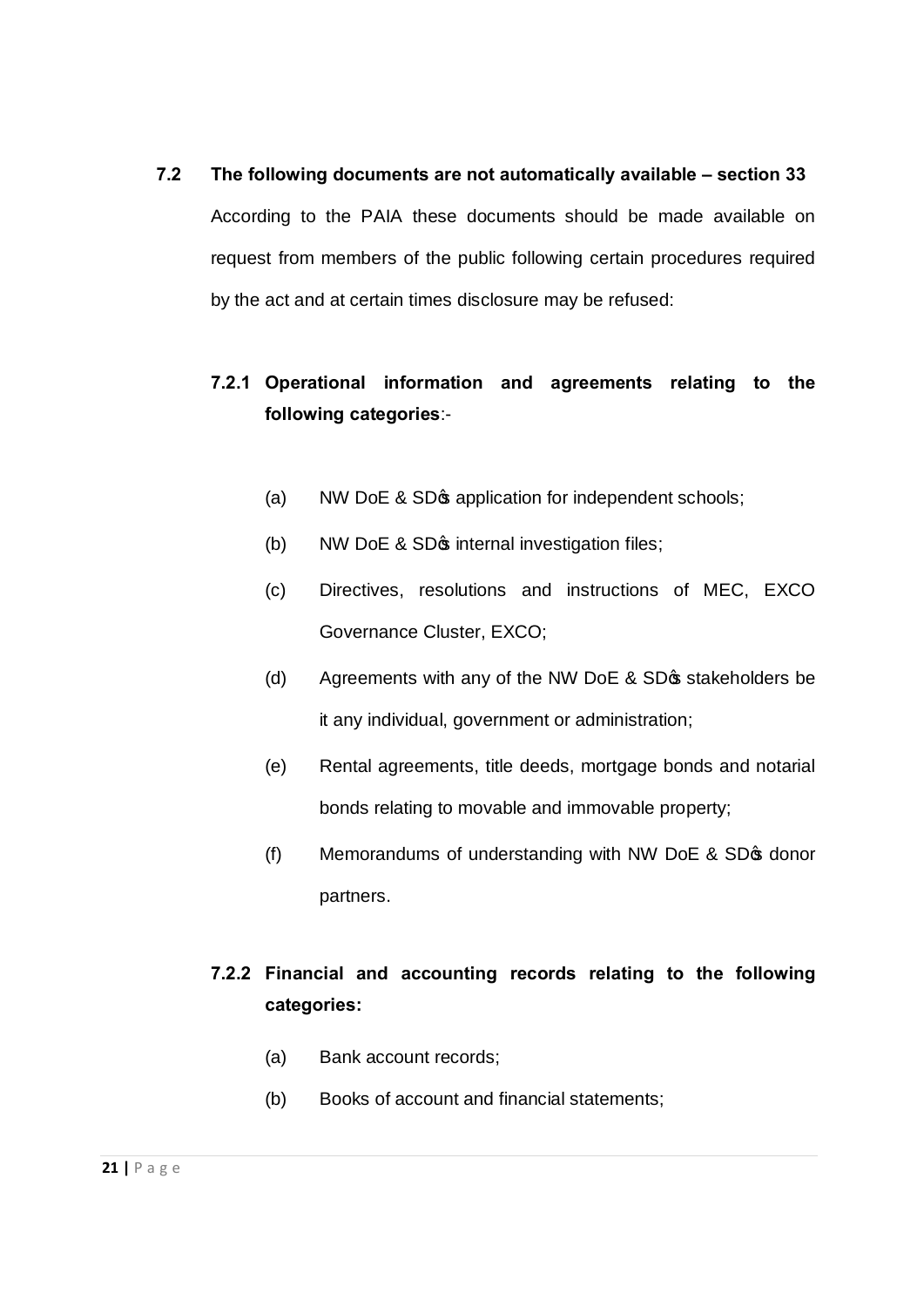- (c) Annual budget and corporate plan as provided for in the Public Finance Management Act, 1999 (Act No. 1 of 1999);
- (d) VAT, SITE and PAYE records;
- (e) Accounting records;
- (f) Asset registers;
- (g) Tender and/or bid documentation by bidders;
- (h) Service level agreements with suppliers.

#### **7.2.3 Human resource records relating to the following categories:**

- (a) Individual Personnel files;
- (b) Contracts, conditions of service and other agreements;
- (c) Statutory employee records;
- (d) Pension fund records of the pension fund established;
- (e) Medical scheme records;
- (f) Budget and budget projections ;
- (g) Employee wellness records;
- (h) Employee payments and benefits;
- (i) Correspondence with internal and external parties;
- (j) Minutes of staff, EXCO and Audit Committee meetings.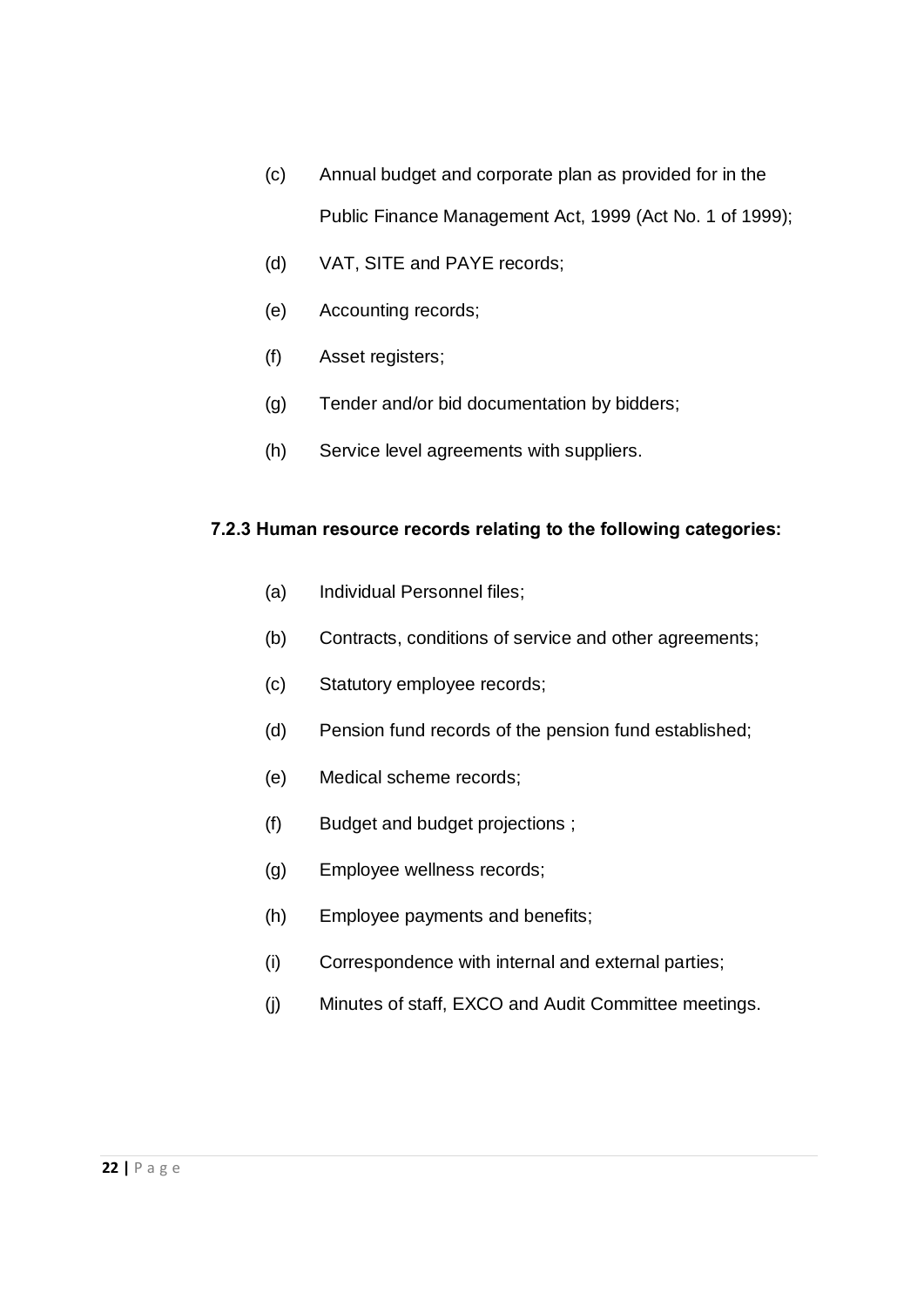# **8 PROCEDURE ON HOW TO SUBMIT A REQUEST FOR ACCESS TO INFORMATION TO THENW DoE & SD**

- 8.1 A person desirous of procuring access to information from the NW DoE & SDG records may do so by submitting a request for access to information to head office, Office No. 2nd Floor, Garona Building, Mahikeng or to any of the district offices, listed in appendix A below. The request must be submitted on the prescribed form. A copy of the form A attached as appendix D. The form must be completed by the requester.
- 8.2 Copies of request for access to information forms, will be available at NW DoE & SDhead office and all district offices.
- 8.3 Upon completion of the request for access to information form, the form must be forwarded to a deputy information officer. The names, addresses and contact details of all deputy information officers, or Access to information form recipient at district level are listed in appendix A.
- 8.4 In terms of the PAIA, where the records requested do not contain personal information of the requester, a request fee is payable by the requester before the request can be dealt with. A further access fee is payable before access to the relevant records is granted.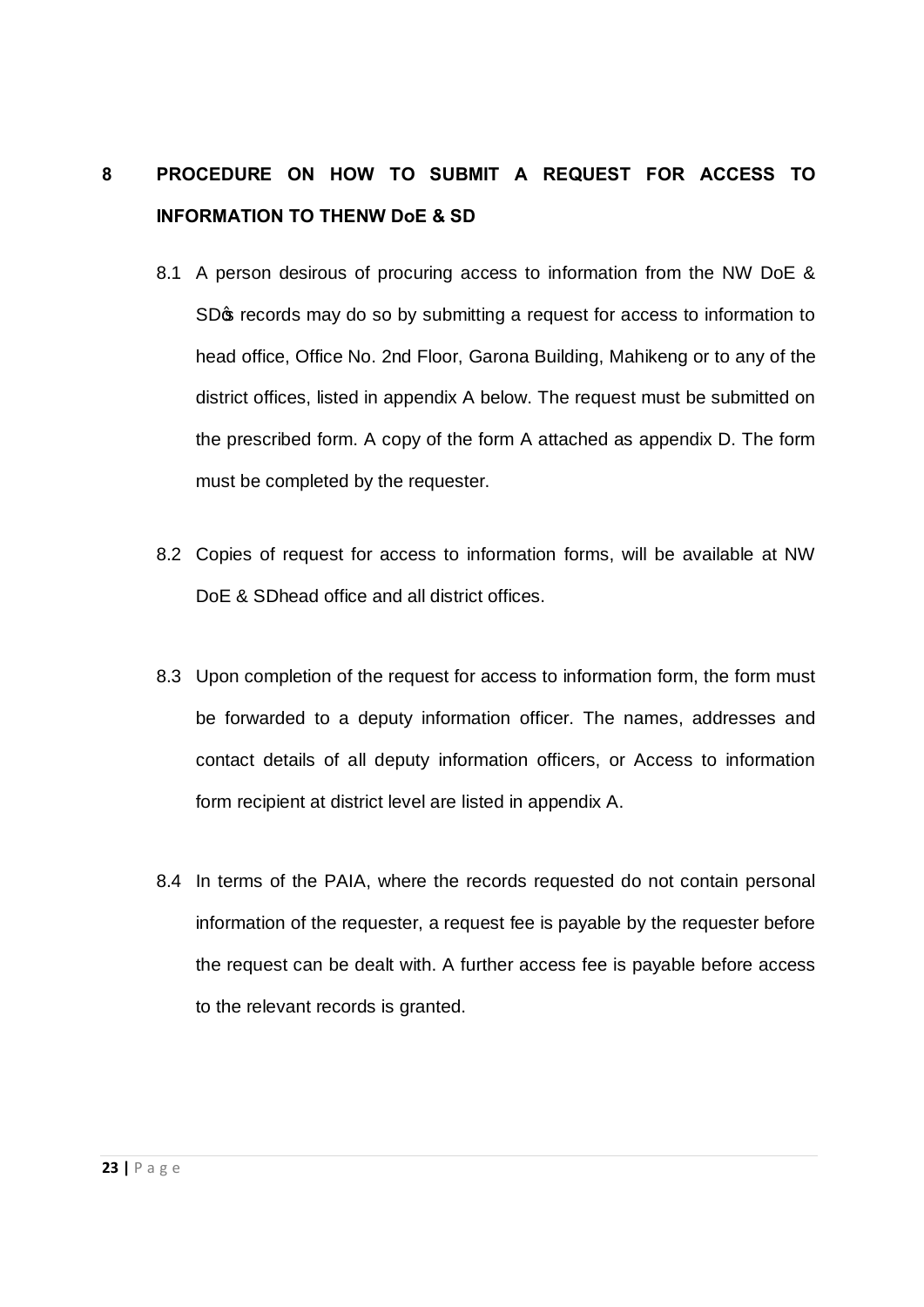# **9 REMEDIES AVAILABLE IF THE PROVISIONS OF THE ACT ARE NOT COMPLIED WITH– SECTION 14(1)(H)**

- 9.1 Any person who requested access to information and is dissatisfied with any decision of the NW DoE & SD in respect of a request for access to a record held by the NW DoE & SD, may approach the High Court or another court of similar status to seek redress.
- 9.2 Section 25(3) (c) read with chapter 4 of PAIA make provision for internal appeals within the NW DoE & SD to theresponsible Member of the Executive Council. A requester will be entitled to approach the North West High Court where the requester is also dissatisfied with the appeal against any finding of the responsible Member of the Executive Council.

#### **10 THE UPDATING OF THE MANUAL**

The NW DoE & SD PAIA manual shall be reviewed and updated annually in order toensure that the functions and records are update.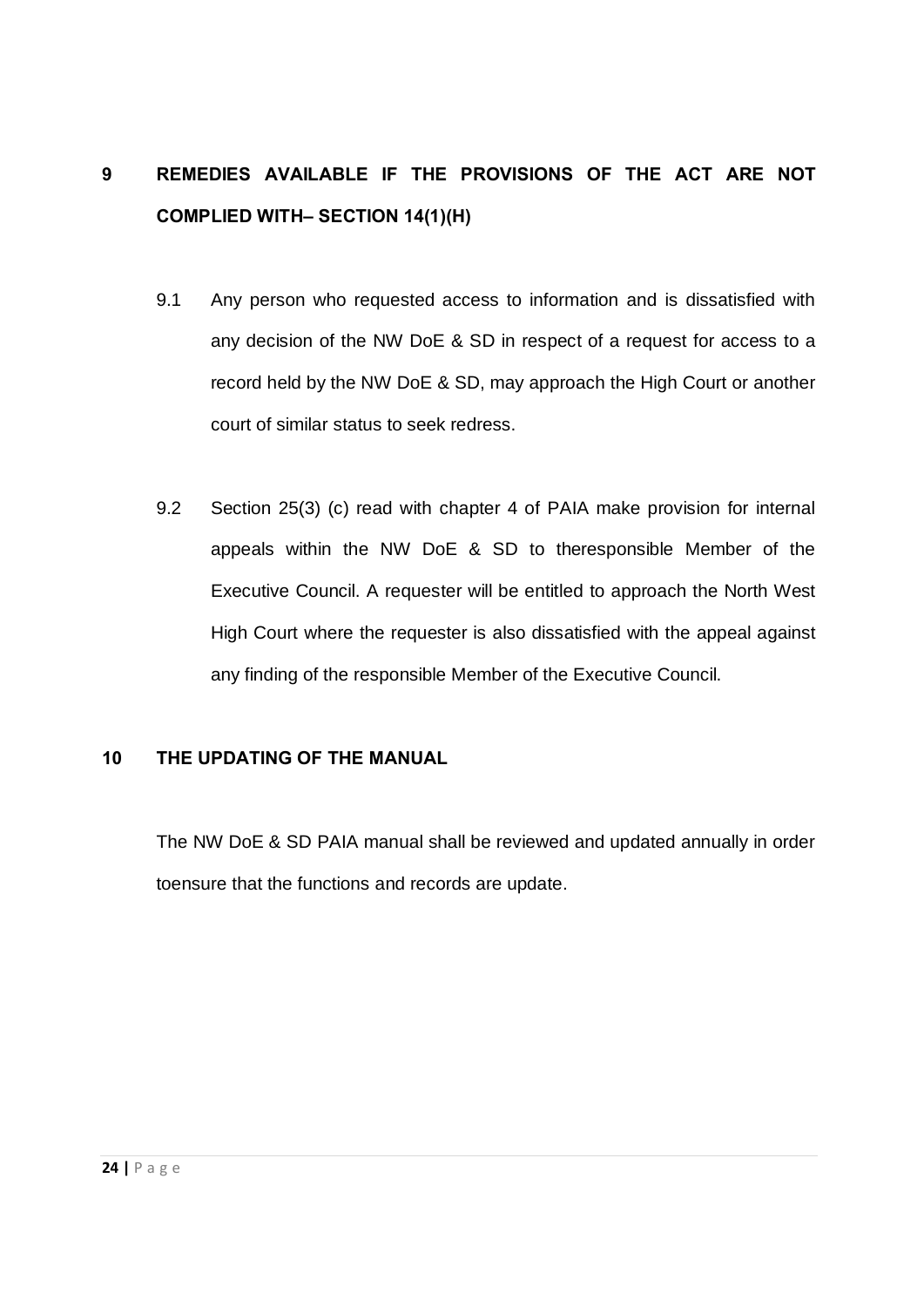## **11 AVAILABILITY OF THE MANUAL**

This NW DoE & SD PAIA manual shall be available on NW DoE & SD website. Printed copies of the NW DoE & SD PAIA manual may be obtained at the NW DoE & SD Head office and district offices at the address in Appendix A.

Signed and dated on this **14** day of **SEPTEMBER 2016** in Mmabatho.

#### \_\_\_\_\_\_\_\_\_\_\_\_\_\_\_\_\_\_\_\_\_\_\_\_\_\_ **DR I.S MOLALE SUPERINTENDENT GENERAL DEPARTMENT OF EDUCATION AND SPORT DEVELOPMENT**

Signed and dated on this **19** day of **SEPTEMBER 2016** in Mmabatho.

\_\_\_\_\_\_\_\_\_\_\_\_\_\_\_\_\_\_\_\_\_\_\_\_\_\_ **MR J.S LEHARI MEMBER OF THE PROVINCIAL LEGISLATURE DEPARTMENT OF EDUCATION AND SPORT DEVELOPMENT**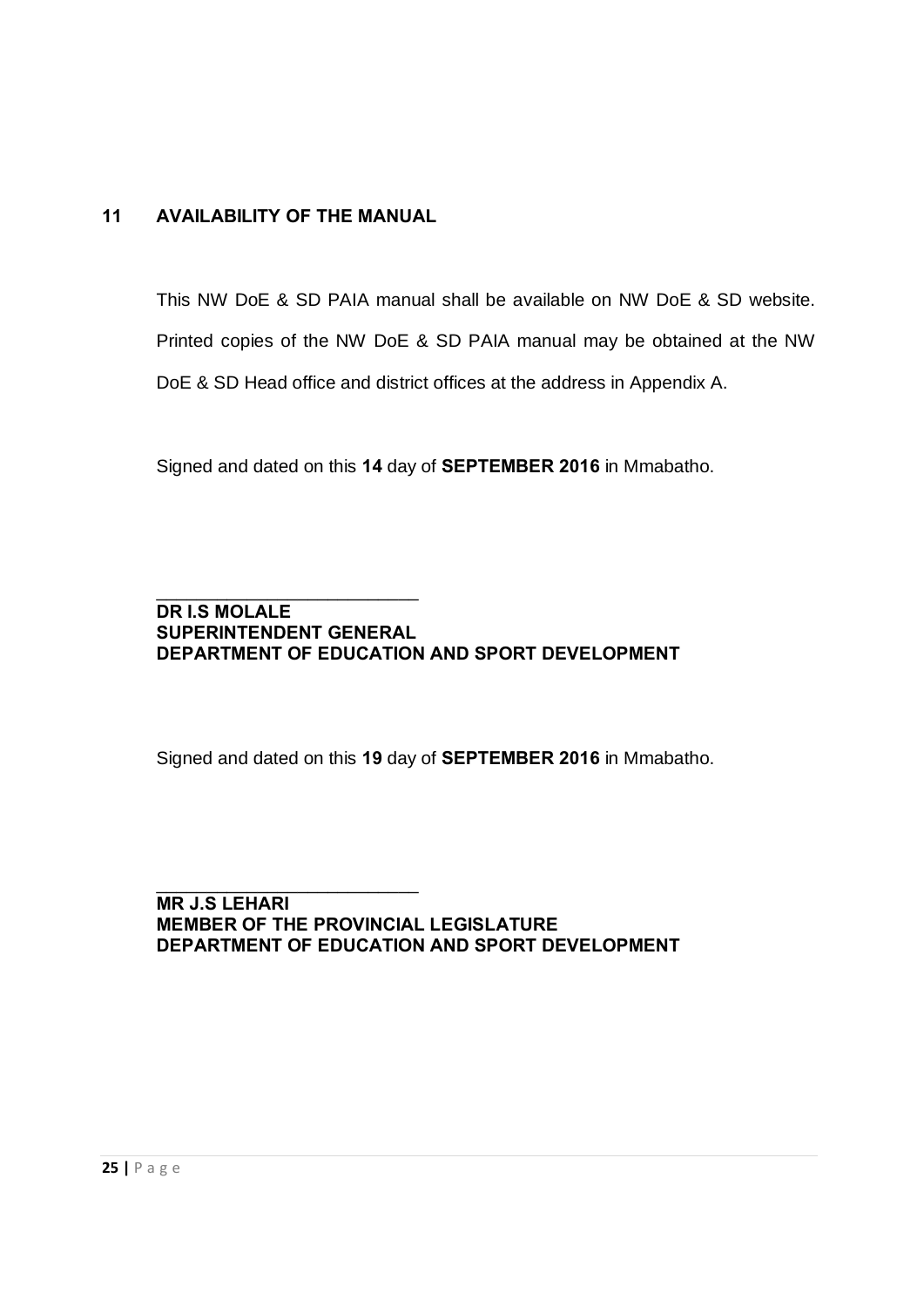### **Appendix A: Contact details of the NW DoE & SD Information Officer and Deputy**

#### **Information Officers**

#### **NW DoE & SD Head office contact details:-**

| Postal address: | Private Bag X2044<br><b>MMABATHO</b><br>2735 | Street address: | 2 <sup>nd</sup> , Floor<br>Garona Building<br>Dr James Moroka |
|-----------------|----------------------------------------------|-----------------|---------------------------------------------------------------|
|                 |                                              |                 | Mmabatho                                                      |

Email: **SGEdu@nwpg.gov.za**

| <b>Deputy information officers:</b><br><b>Provincial Head Office</b> |                     | <b>Chief Operation Officer</b> |                                           |
|----------------------------------------------------------------------|---------------------|--------------------------------|-------------------------------------------|
| Telephone:                                                           | $(018)$ 388 3411/33 | Fax                            | 086 514 0126<br>Email: DDGEdu@nwpg.gov.za |

**Deputy information officers: Provincial Head Office**<br>Telephone (018) 388 3012 Director Legal Services

Fax [\(018\) 388 1800](mailto:LegalEdu@nwpg.gov.za) Email: **LegalEdu@nwpg.gov.za**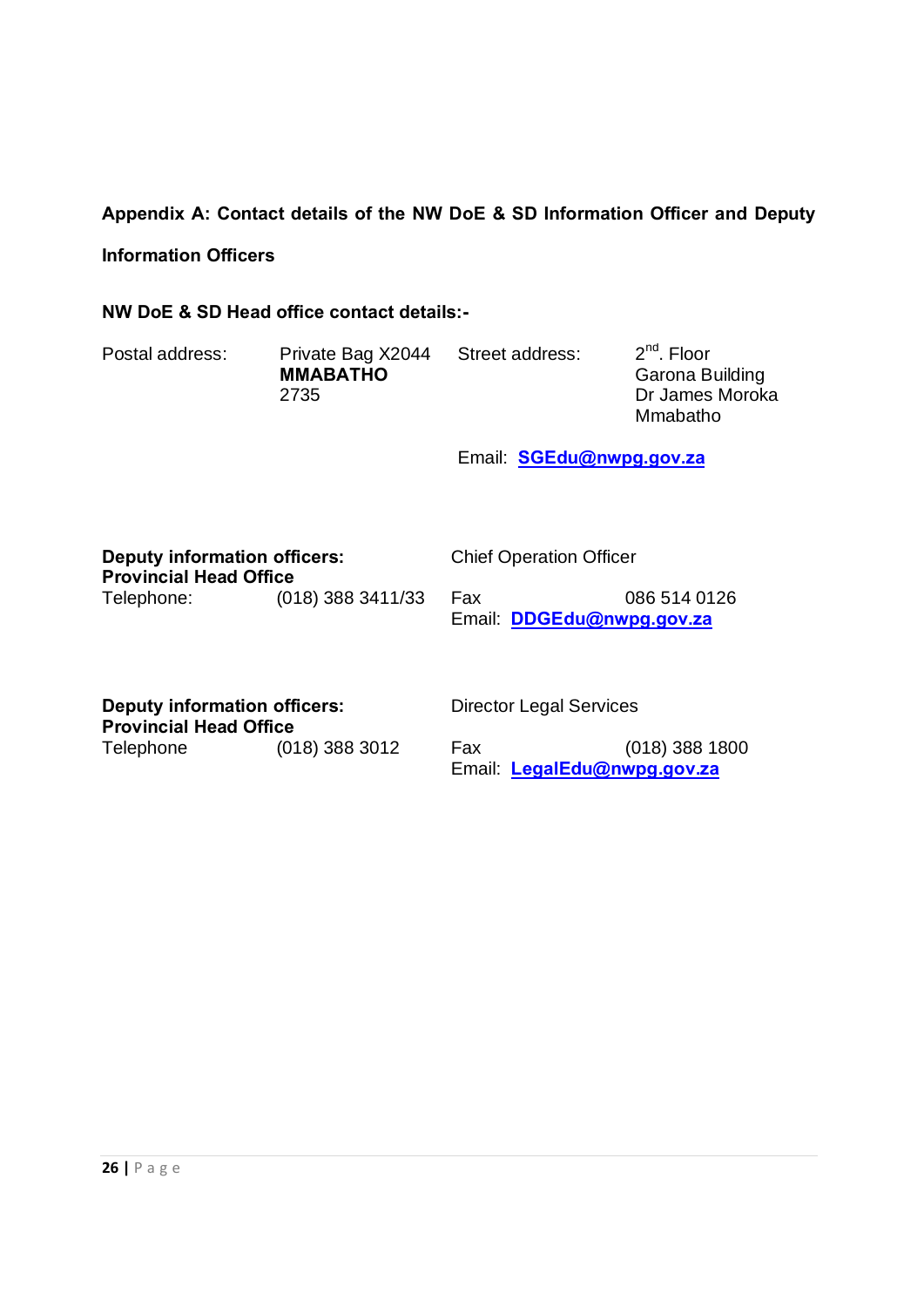## **Access to information form recipient: District Offices**

0300

## **Bojanala District Office**

| Office of the Director [Rustenburg] |  |
|-------------------------------------|--|
|-------------------------------------|--|

| Name           |                                             |                                                                                                    |
|----------------|---------------------------------------------|----------------------------------------------------------------------------------------------------|
| Telephone      | $(014)$ 590 4802                            | N/A<br>Fax<br>pmokhutle@nwpg.gov.za<br>Email:<br>ematshidiso@nwpg.gov.za<br>mabumolefi@nwpg.gov.za |
| Postal address | Private Bag<br>X821100<br><b>RUSTENBURG</b> | <b>Street address</b><br><b>Cnr Heysteck &amp; Kok</b><br><b>Streets</b>                           |

## **Bojanala District Office**

Office of the Director [Brits]

| Name      |                  |         |                               |
|-----------|------------------|---------|-------------------------------|
| Telephone | $(012)$ 250 1910 | Fax     | N/A                           |
|           | 259 1913         |         |                               |
|           |                  | Email : | mseshibe@nwpg.gov.za          |
|           |                  |         | Phiritsholofelo27@nwpg.gov.za |

Postal address Private Bag

X5082 **BRITS** 0250

Street address 6 Pendoring Street **BRITS**  0250

**RUSTENBURG**

0300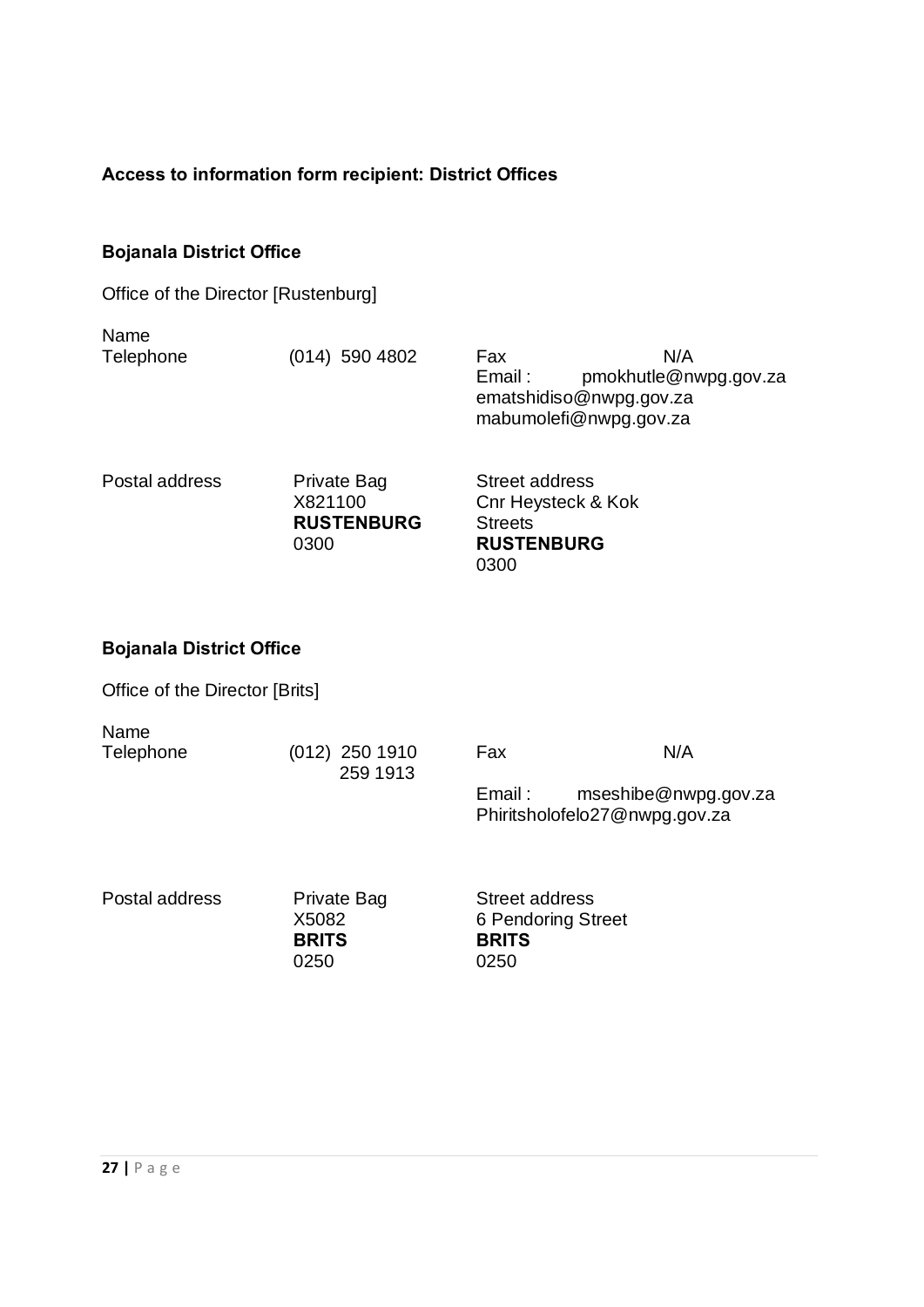## **Ngaka Modiri Molema District Office**

Office of the Director

| Telephone      | $(018)$ 388 3383                            | Fax            | 086 513 9881                                                           |
|----------------|---------------------------------------------|----------------|------------------------------------------------------------------------|
| Postal address | Private Bag X 10<br><b>MMABATHO</b><br>2735 | Street address | Piet Hugo Building<br>1st Floor<br>10 Nelson Mandela<br>Dr<br>Mahikeng |

2735

Molopo Street

Vryburg 8600

## **Ruth Segomotsi Mompati District Office**

Office of the Director

| Telephone      | $(053)$ 928 0201/2                        | Fax                   | 086 555 9860                                                              |
|----------------|-------------------------------------------|-----------------------|---------------------------------------------------------------------------|
| Postal address | Private Bag X21<br><b>VRYBURG</b><br>8600 | <b>Street address</b> | Mini Garona Building<br>$2nd$ . Floor<br><b>Block D</b><br>Cnr. North and |

## **Dr Kenneth Kaunda District Office**

Office of the Director

| Telephone      | $(018)$ 299 8264                                  | Fax            | $(018)$ 294 8234                            |
|----------------|---------------------------------------------------|----------------|---------------------------------------------|
| Postal address | Private Bag X1256<br><b>POTCHEFSTROOM</b><br>2531 | Street address | 8 O.R Tambo Street<br>Potchefstroom<br>2520 |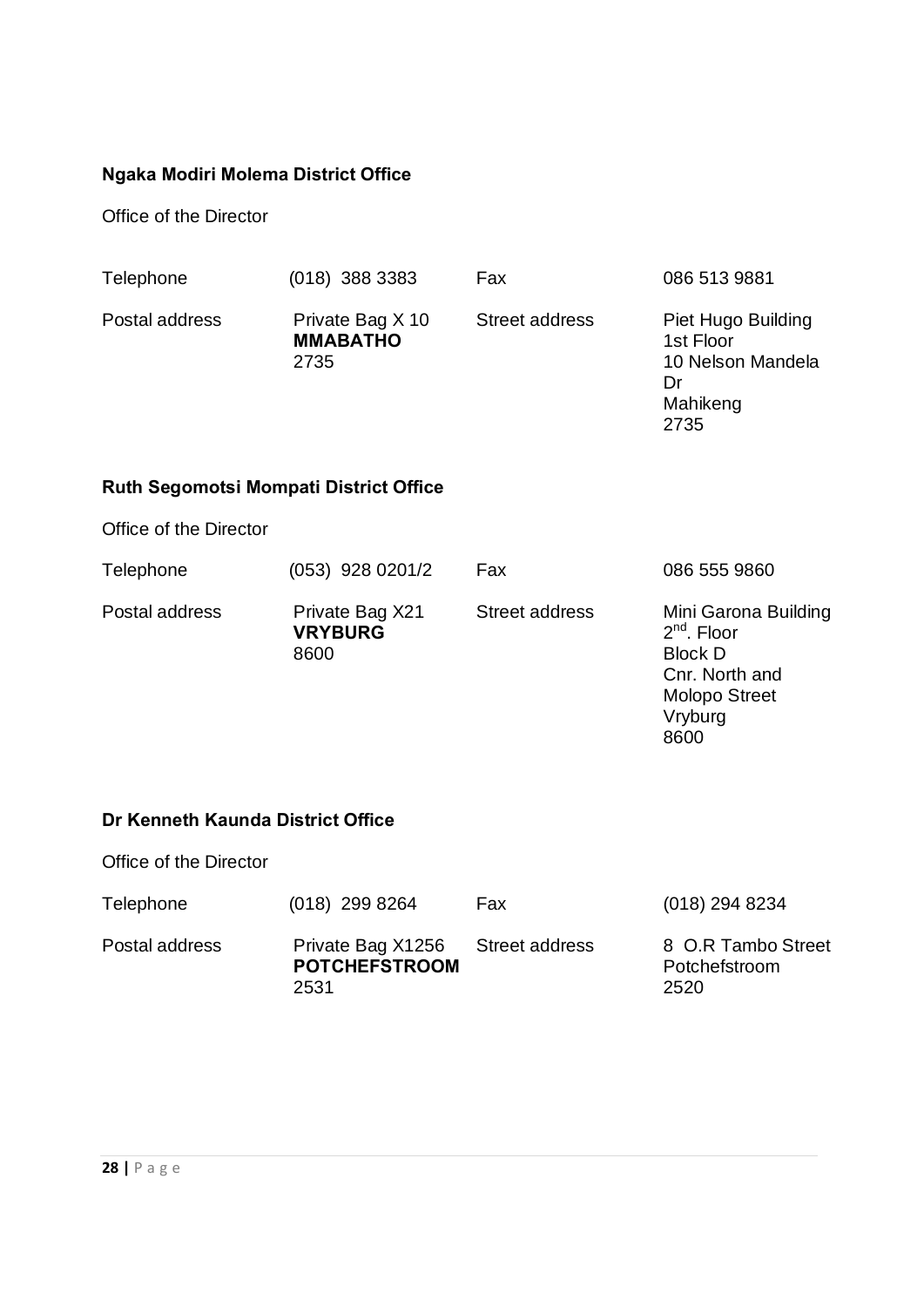**Appendix B:** 

**List of public schools NW DoE & SD is responsible for in the North West Province**

Please note that a list of schools may be obtained by visiting:

http://nwdesd.co.za/resources/findschool.html

**OR**

http://www.education.gov.za/Programmes/EMIS/EMISDownloads.aspx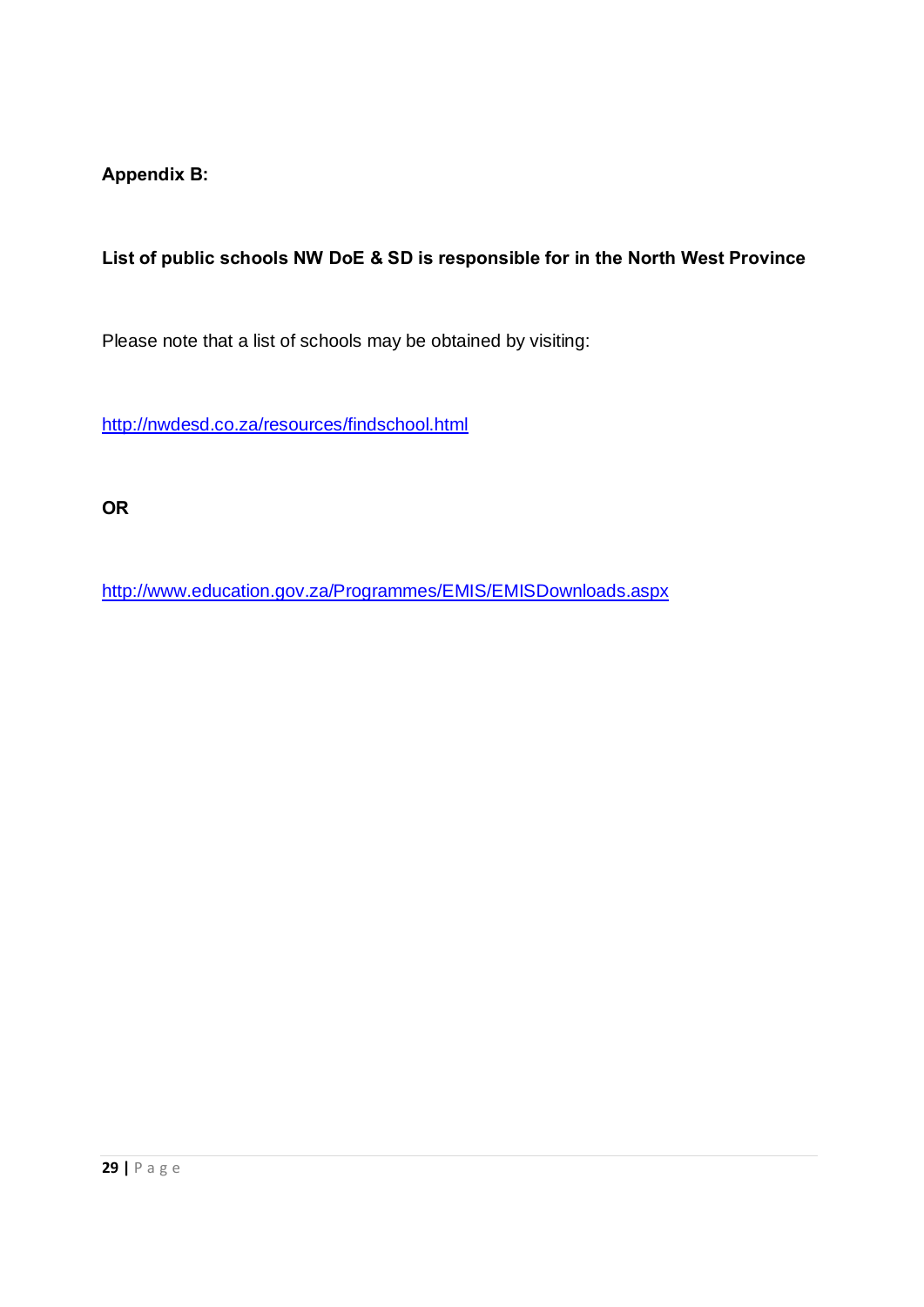## **Appendix C:**

## **Form A: Request for access to records of public body**

#### **FORM A**

## **REQUEST FOR ACCESS TO RECORD OF PUBLIC BODY**

[Published under GN R187 in *GG* 23119 of 15 February 2002, in terms of Section 18(1) of the Promotion of Access to Information Act,2000 (Act No. 2 of 2000).]

## **FOR DEPARTMENTAL USE** Reference number: \_\_\_\_\_\_\_\_\_\_\_\_\_\_\_\_\_\_\_\_\_\_\_\_\_\_\_\_\_\_\_

| (name, surname and rank of | information officer or deputy information officer) at _______________________(place) on<br>(date). |  |
|----------------------------|----------------------------------------------------------------------------------------------------|--|
|                            |                                                                                                    |  |
| Deposit (if any):          |                                                                                                    |  |
| Access fee:                |                                                                                                    |  |

\_\_\_\_\_\_\_\_\_\_\_\_\_\_\_\_\_\_\_\_\_\_\_\_\_\_\_\_\_\_\_\_\_\_\_\_\_\_ INFORMATION OFFICER OR DEPUTY INFORMATION OFFICER (signature)

#### **A. Particulars of public body**

The Deputy Information Officer: Deputy Director General Department of Education& Sport Development Private Bag X2044 **MMABATHO**  2735

Tel.: 018 [388 3433 / 388 3411](mailto:DDGEdu@nwpg.gov.za) Fax: 086 514 0126 Email:DDGEdu@nwpg.gov.za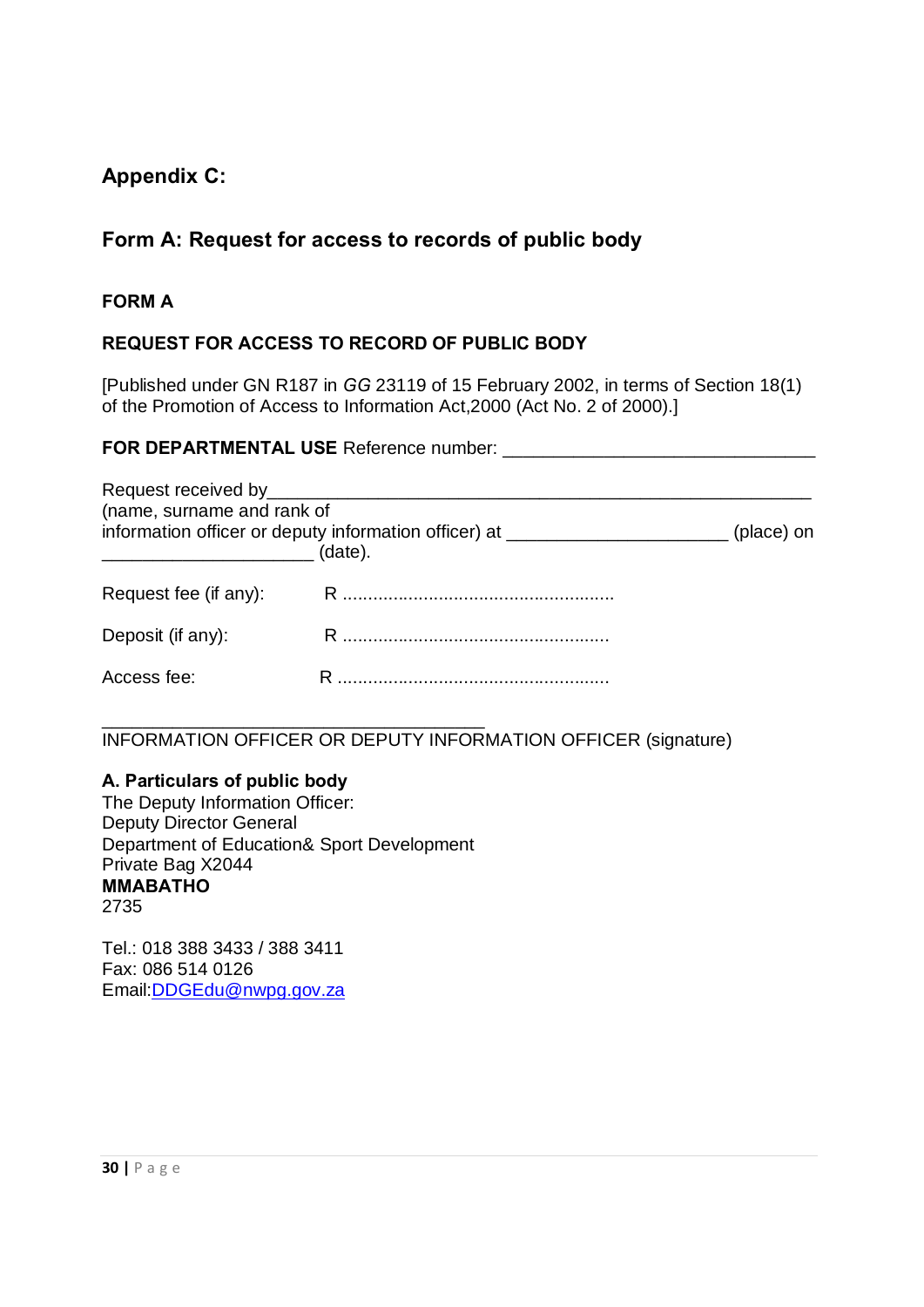# *Notes (a) The particulars of the person who requests access to the record must be recorded below. (b) Furnish an address and/or fax number in the Republic to which information must be sent. (c) Proof of the capacity in which the request is made, if applicable, must be attached.* Full names and surname:  $\tilde{o}$   $\tilde{o}$   $\tilde{o}$   $\tilde{o}$   $\tilde{o}$   $\tilde{o}$   $\tilde{o}$   $\tilde{o}$   $\tilde{o}$   $\tilde{o}$   $\tilde{o}$   $\tilde{o}$   $\tilde{o}$   $\tilde{o}$   $\tilde{o}$   $\tilde{o}$   $\tilde{o}$   $\tilde{o}$   $\ldots$ Identity number: ..…………………………………………………………................................. Postal address:…………………………………………………………….................................. …………………………………………………………………………………............................  $\mathsf{F}$ ax number:  $\tilde{\sigma}$   $\tilde{\sigma}$   $\tilde{\sigma}$   $\tilde{\sigma}$   $\tilde{\sigma}$   $\tilde{\sigma}$   $\tilde{\sigma}$   $\tilde{\sigma}$   $\tilde{\sigma}$   $\tilde{\sigma}$   $\tilde{\sigma}$   $\tilde{\sigma}$   $\tilde{\sigma}$   $\tilde{\sigma}$   $\tilde{\sigma}$   $\tilde{\sigma}$   $\tilde{\sigma}$   $\tilde{\sigma}$   $\tilde{\sigma}$   $\tilde{\sigma}$   $\tilde{\sigma}$   $\tilde{\sigma}$   $\tilde$ Telephone number: ………………………………………………………................................. Fax number: ……………………………………………………………….................................. Email address: …………………………………………………………….................................. Capacity in which request is made, when made on behalf of another person: ..................................................………………………………………………………………… ……………………..............................................................…............................................. **C. Particulars of person on whose behalf request is made** *Note This section must be completed only if a request for information is made on behalf of another person.* Full names and surname: …………………………………………………............................... Identity number: ……………………….....................................................…......................… **D. Particulars of record** *Notes*

**B. Particulars of person requesting access to the record**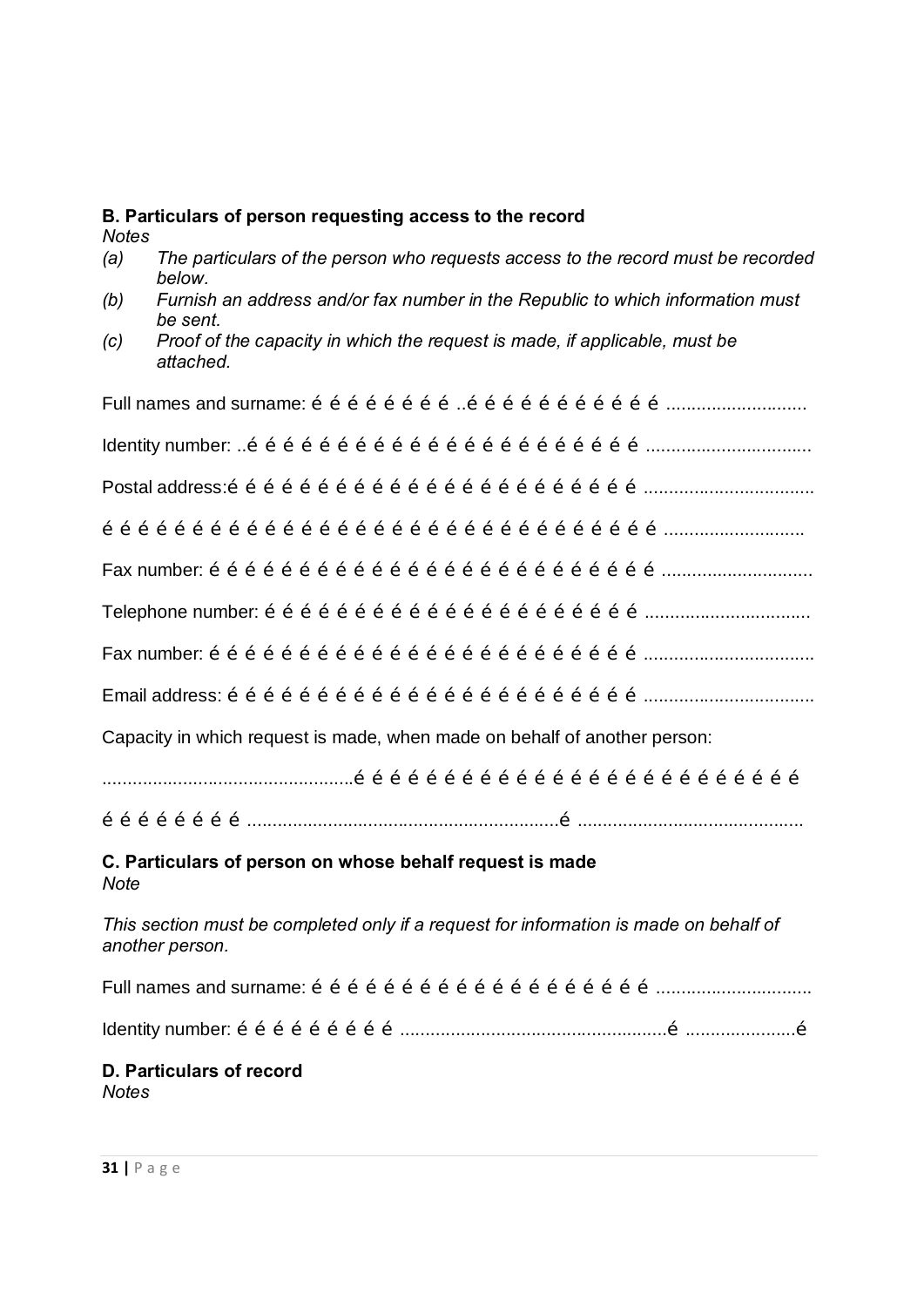| (a) | Provide full particulars of the record to which access is requested, including the<br>reference number if that is known to you, to enable the record to be located. |  |  |  |  |  |  |  |  |  |  |  |  |  |
|-----|---------------------------------------------------------------------------------------------------------------------------------------------------------------------|--|--|--|--|--|--|--|--|--|--|--|--|--|
| (b) | If the provided space is inadequate please continue on a separate folio and attach<br>it to this form. The requester must sign all the additional folios.           |  |  |  |  |  |  |  |  |  |  |  |  |  |
|     | 1. Description of record or relevant part of the record:                                                                                                            |  |  |  |  |  |  |  |  |  |  |  |  |  |
|     | 2. Reference number, if available:                                                                                                                                  |  |  |  |  |  |  |  |  |  |  |  |  |  |
|     |                                                                                                                                                                     |  |  |  |  |  |  |  |  |  |  |  |  |  |
|     |                                                                                                                                                                     |  |  |  |  |  |  |  |  |  |  |  |  |  |
|     | 3. Any further particulars of record:                                                                                                                               |  |  |  |  |  |  |  |  |  |  |  |  |  |
|     |                                                                                                                                                                     |  |  |  |  |  |  |  |  |  |  |  |  |  |
|     |                                                                                                                                                                     |  |  |  |  |  |  |  |  |  |  |  |  |  |
|     |                                                                                                                                                                     |  |  |  |  |  |  |  |  |  |  |  |  |  |

#### **E. Fees**

*Notes*

- *(a) A request for access to a record, other than a record containing personal information about yourself, will be processed only after a request fee has been paid.*
- *(b) You will be notified of the amount required to be paid as the request fee.*
- *(c) The fee payable for access to a record depends on the form in which access is required and the reasonable time required to search for and prepare a record.*
- *(d) If you qualify for exemption of the payment of any fee, please state the reason therefore.*

Reason for exemption from payment of fees:

|  |  |  |  |  |  |  |  |  | $\tilde{o} \  \, \tilde{o} \  \, \tilde{o} \  \, \tilde{o} \  \, \tilde{o} \  \, \tilde{o} \  \, \tilde{o} \  \, \tilde{o} \  \, \tilde{o} \  \, \ldots \  \, \ldots \  \, \ldots \  \, \ldots \  \, \ldots \  \, \ldots \  \, \ldots \  \, \ldots \  \, \ldots \  \, \ldots \  \, \ldots \  \, \ldots \  \, \ldots \  \, \ldots \  \, \ldots \  \, \ldots \  \, \ldots \  \, \ldots \  \, \ldots \  \, \ldots \  \,$ |  |  |  |  |  |  |  |  |
|--|--|--|--|--|--|--|--|--|-----------------------------------------------------------------------------------------------------------------------------------------------------------------------------------------------------------------------------------------------------------------------------------------------------------------------------------------------------------------------------------------------------------------------|--|--|--|--|--|--|--|--|
|  |  |  |  |  |  |  |  |  |                                                                                                                                                                                                                                                                                                                                                                                                                       |  |  |  |  |  |  |  |  |
|  |  |  |  |  |  |  |  |  |                                                                                                                                                                                                                                                                                                                                                                                                                       |  |  |  |  |  |  |  |  |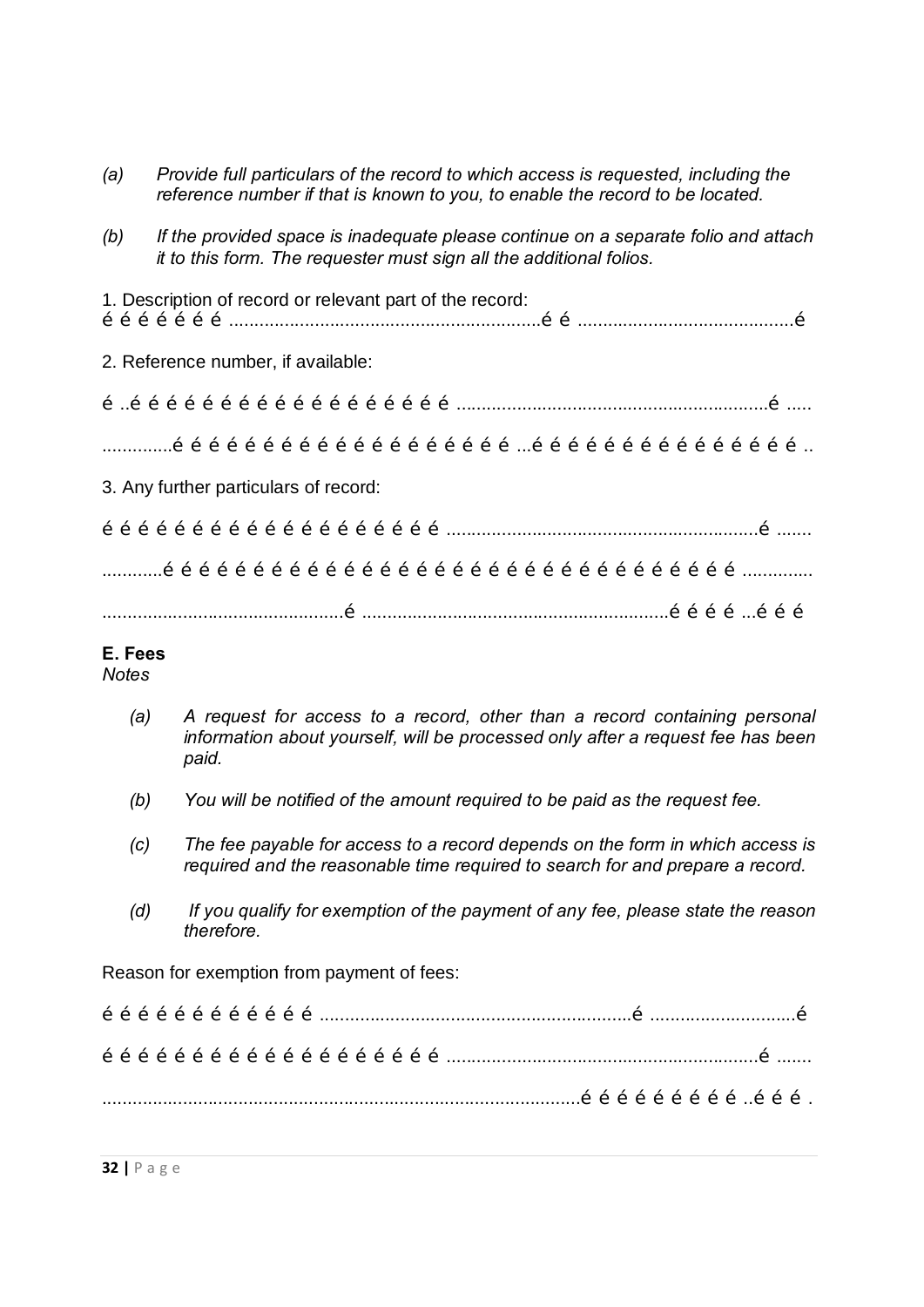$\tilde{\sigma}$   $\tilde{\sigma}$   $\tilde{\sigma}$   $\tilde{\sigma}$   $\tilde{\sigma}$   $\tilde{\sigma}$   $\tilde{\sigma}$   $\tilde{\sigma}$   $\tilde{\sigma}$   $\tilde{\sigma}$   $\tilde{\sigma}$   $\tilde{\sigma}$   $\tilde{\sigma}$   $\tilde{\sigma}$   $\tilde{\sigma}$   $\tilde{\sigma}$   $\tilde{\sigma}$   $\tilde{\sigma}$   $\tilde{\sigma}$   $\tilde{\sigma}$   $\tilde{\sigma}$   $\tilde{\sigma}$   $\tilde{\sigma}$   $\tilde{\sigma}$   $\tilde{\$ 

#### **F. Form of access to record**

*Note*

*If you are prevented by a disability to read, view or listen to the record in the form of access provided for in 1 to4 hereunder, state your disability and indicate in which form the record is required.*

**State your disability:** …………………………..............................................................…

- *Notes*
	- *(a) Your indication as to the required form of access depends on the form in which the record is available.*
	- *(b) Access in the form requested may be refused in certain circumstances. In such a case you will be informed if access will be granted in another form.*
	- *(c) The fee payable for access to the record, if any, will be determined partly by the form in which access isrequested.*

*Mark the appropriate option below with an "X".*

#### 1. **If record is in written or printed form –**

copy of record\*inspection of record

#### 2. **If record consists of visual images –**

(this includes photographs, slides, video recordings, computer-generated images, sketches, etc.) view the images copy of the images\* transcription of theimages\*

#### 3. **If record consists of recorded words or information that can be reproduced in sound –**

listen to the soundtrack (audio cassette)transcription of soundtrack\* (writtenor printed document)

#### 4. **If record is held on computer or in an electronic or machine-readable form –**

printed copy of record\*printed copy of information derived from record\*copy in computer readable form\*(stiffy or compact disk)\* If you requested a copy or transcription of a record (above), do you wish the copy or transcription to be posted to you? **A postal fee is payable.**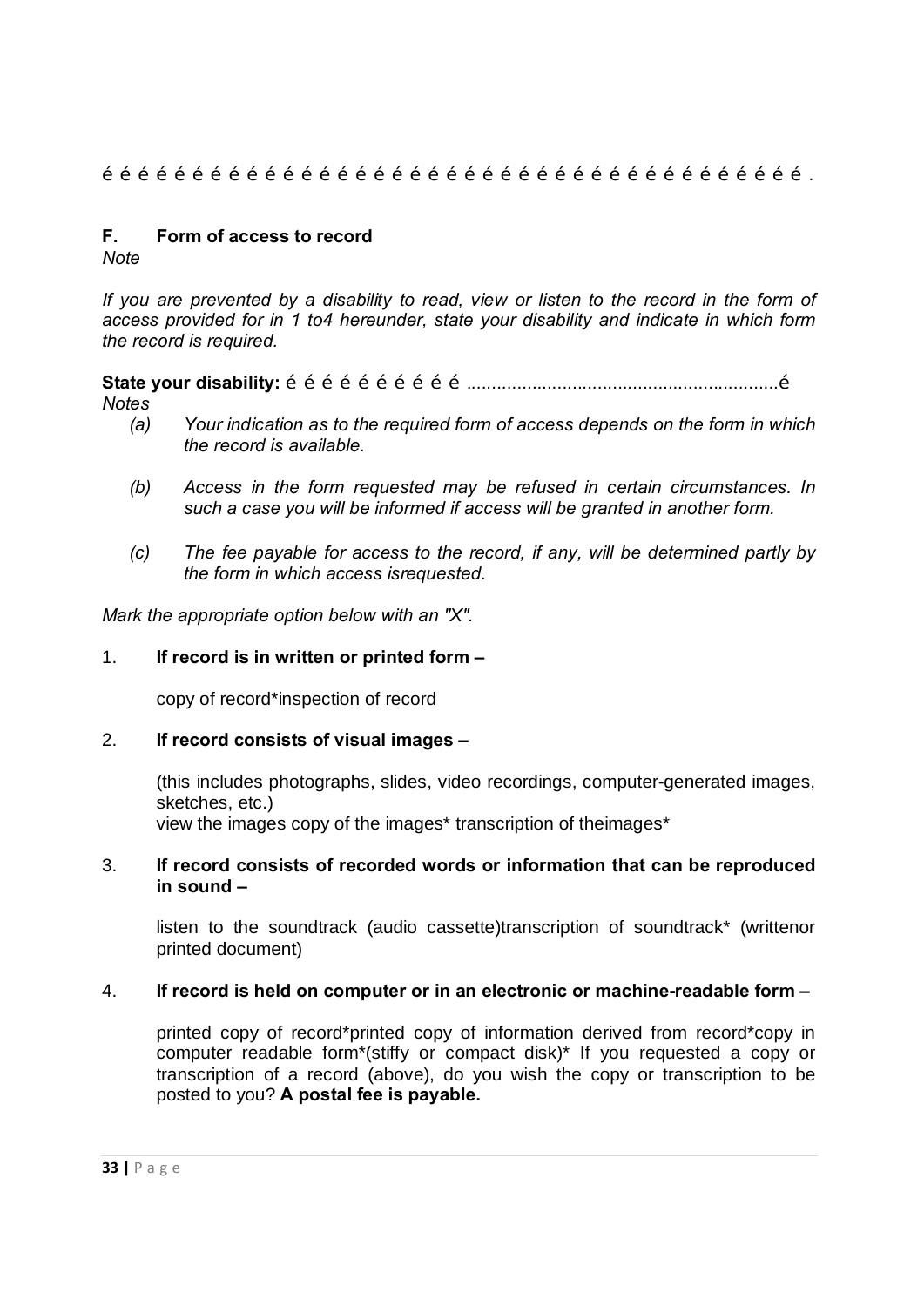#### **YES / NO**

In which language would you prefer the record?............................................................

*(Note that if the record is not available in the language you prefer, access may be granted in the language in which the record is available.)*

#### **G. Notice of decision regarding request for access**

*You will be notified in writing whether your request has been approved or denied. If you wish to be informed in another manner, please specify the manner and provide the necessary particulars to enable compliance with your request.*

How would you prefer to be informed of the decision regarding your request for access to the record?

………………….................................................................................................................... ............................................................................................................................................. .............................................................................................................................................

Signed at  $\tilde{o}$   $\tilde{o}$   $\tilde{o}$   $\tilde{o}$   $\tilde{o}$   $\ldots$  (place) on this ............. day of  $\tilde{o}$   $\tilde{o}$   $\tilde{o}$   $\tilde{o}$   $\tilde{o}$   $\tilde{o}$   $\tilde{o}$   $\ldots$  (month)

 $\tilde{o}$   $\tilde{o}$   $\tilde{o}$   $\tilde{o}$   $\tilde{o}$  (year)

#### **SIGNATURE OF REQUESTER OR PERSON ON WHOSE BEHALF REQUEST IS MADE**

**\_\_\_\_\_\_\_\_\_\_\_\_\_\_\_\_\_\_\_\_\_\_\_\_\_\_\_\_\_\_\_\_**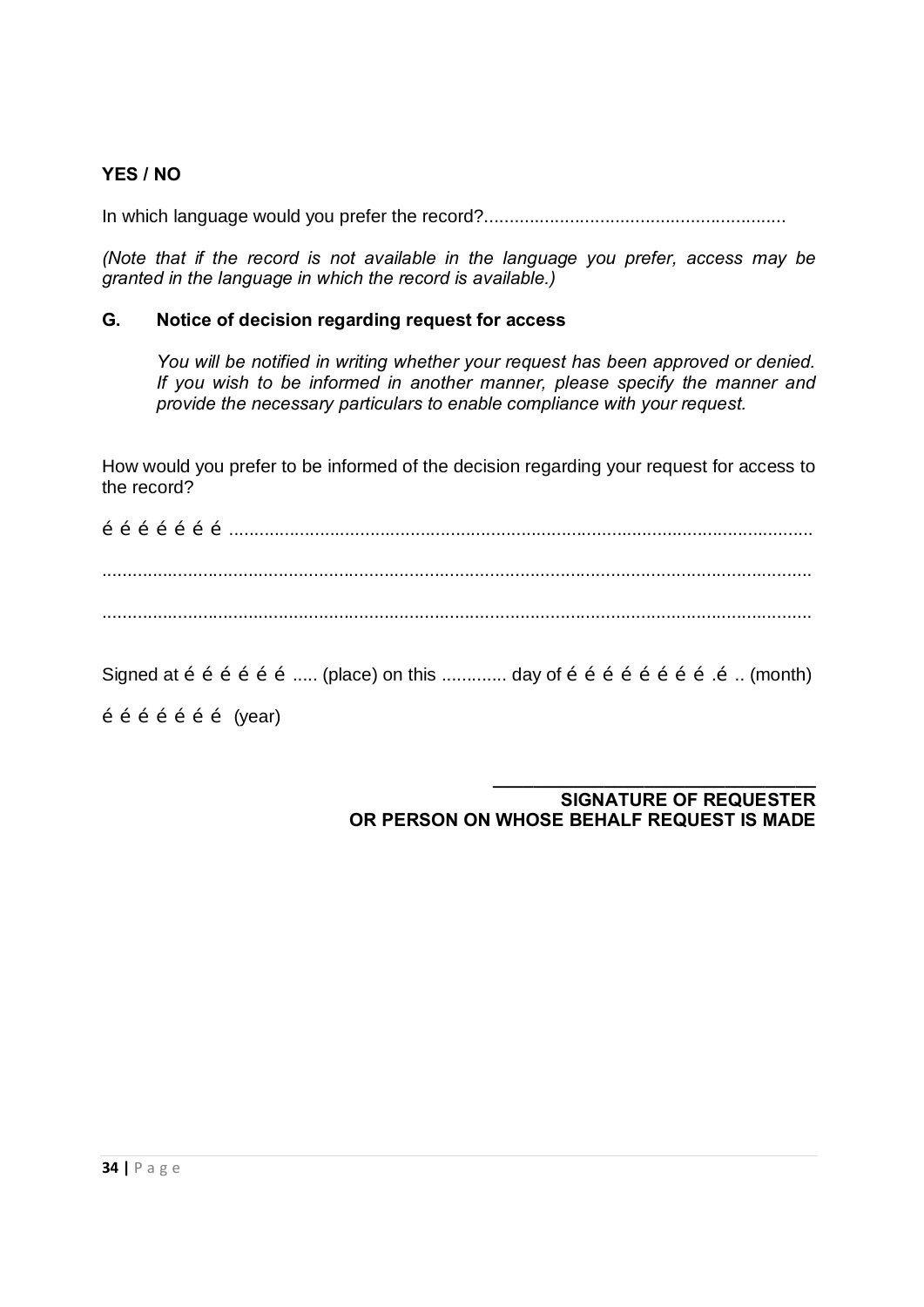## **Appendix D: Form B: Notice of Internal Appeal**

#### **A. Particulars of public body**

The Appeal Authority Office of the MEC Department of Education and Sport Development Private Bag X2044 **MMABATHO** 2735

Telephone: (018) 388 2970 / 388 2560<br>
Email: AppealEdu@nwpg.gov.za AppealEdu@nwpg.gov.za

#### **B. Particulars of the person who is lodging the internal appeal**

If applicable, proof of the capacity in which the appeal is lodged must be attached. If the person lodging the appeal is not the requester (the person who originally requested the information), the particulars of the requester must be given at C below.

Full names and surname:

| Identity number:                                                                                                                                                                                                                                                                                                                       |
|----------------------------------------------------------------------------------------------------------------------------------------------------------------------------------------------------------------------------------------------------------------------------------------------------------------------------------------|
|                                                                                                                                                                                                                                                                                                                                        |
|                                                                                                                                                                                                                                                                                                                                        |
| Postal address:                                                                                                                                                                                                                                                                                                                        |
|                                                                                                                                                                                                                                                                                                                                        |
|                                                                                                                                                                                                                                                                                                                                        |
|                                                                                                                                                                                                                                                                                                                                        |
|                                                                                                                                                                                                                                                                                                                                        |
| Email address : $\tilde{o}$ $\tilde{o}$ $\tilde{o}$ $\tilde{o}$ $\tilde{o}$ $\tilde{o}$ $\tilde{o}$ $\tilde{o}$ $\tilde{o}$ $\tilde{o}$ $\tilde{o}$ $\tilde{o}$ $\tilde{o}$ $\tilde{o}$ $\tilde{o}$ $\tilde{o}$ $\tilde{o}$ $\tilde{o}$ $\tilde{o}$ $\tilde{o}$ $\tilde{o}$ $\tilde{o}$ $\tilde{o}$ $\tilde{o}$ $\tilde{o}$ $\tilde{o$ |
| $35$   Page                                                                                                                                                                                                                                                                                                                            |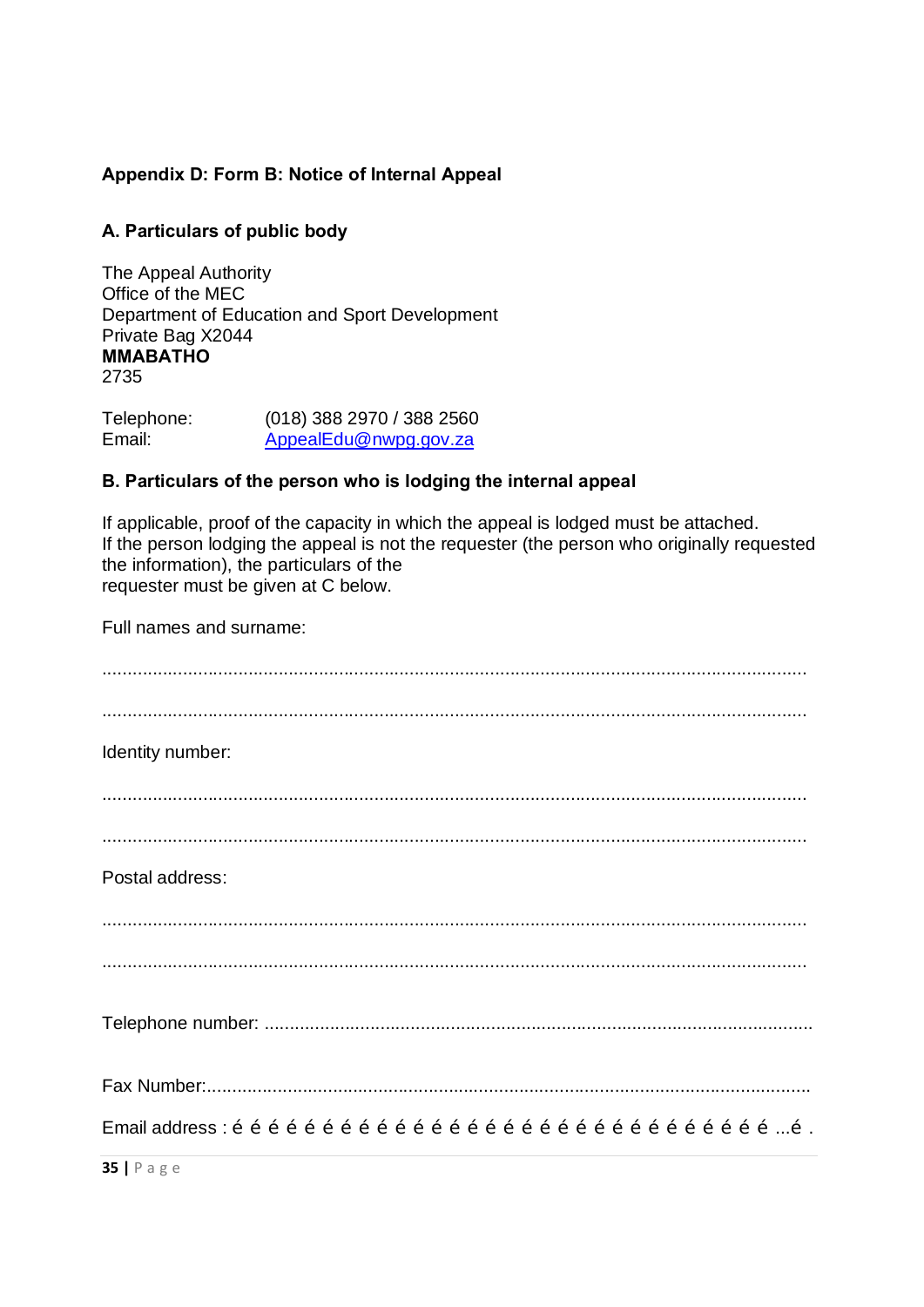Capacity in which appeal is lodged on behalf of another person:

.............................................................................................................................................

.............................................................................................................................................

.........................................................................................................................................

**C. Particulars of requester** [To be completed ONLY if a third party, and not the requester, is lodging the appeal.]

Full names and

surname:.............................................................................................................................

............................................................................................................................................

#### Identity number:

............................................................................................................................................

**D. Decision against which the appeal is lodged** [Place an X alongside the appropriate option.]

Refusal of request for access. Decision regarding fees prescribed in terms of section 22 of the Act. Decision regarding the extension of the period within which the request must be dealt with interms of section 26(1) of the Act.

Decision in terms of section 29(3) of the Act to refuse access in the form requested.

Decision to grant request for access.

**E. (1) Please state the grounds on which the appeal is based.** [If the provided space is inadequate, please continue on a separate page and attach it to this form. Each separate page must be signed.]

............................................................................................................................................. ............................................................................................................................................. ............................................................................................................................................. .............................................................................................................................................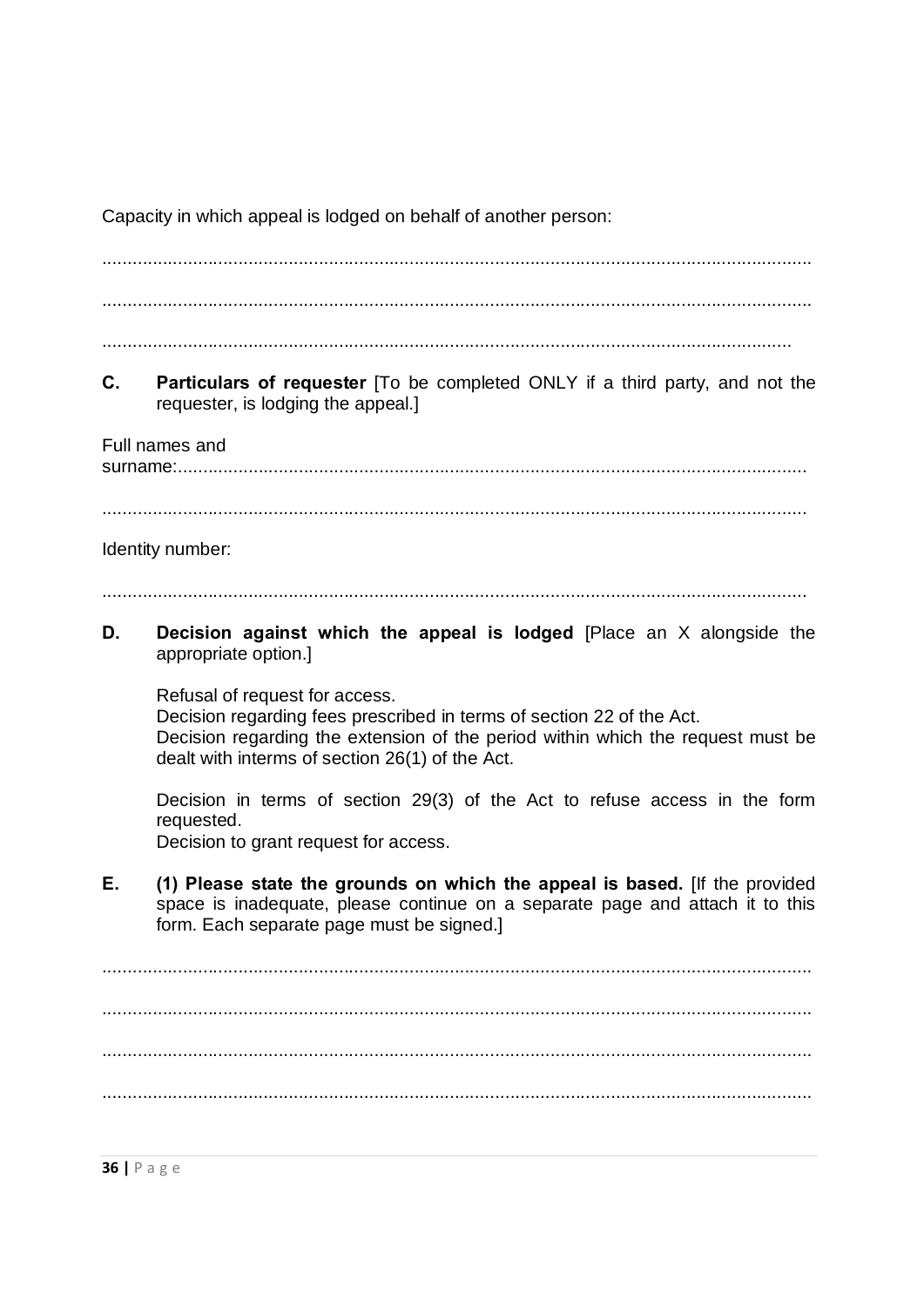| (2) | considered. | Please state any other information that may be relevant when the appeal is |
|-----|-------------|----------------------------------------------------------------------------|
|     |             |                                                                            |
|     |             |                                                                            |
|     |             |                                                                            |
|     |             |                                                                            |
|     |             |                                                                            |
|     |             |                                                                            |
|     |             |                                                                            |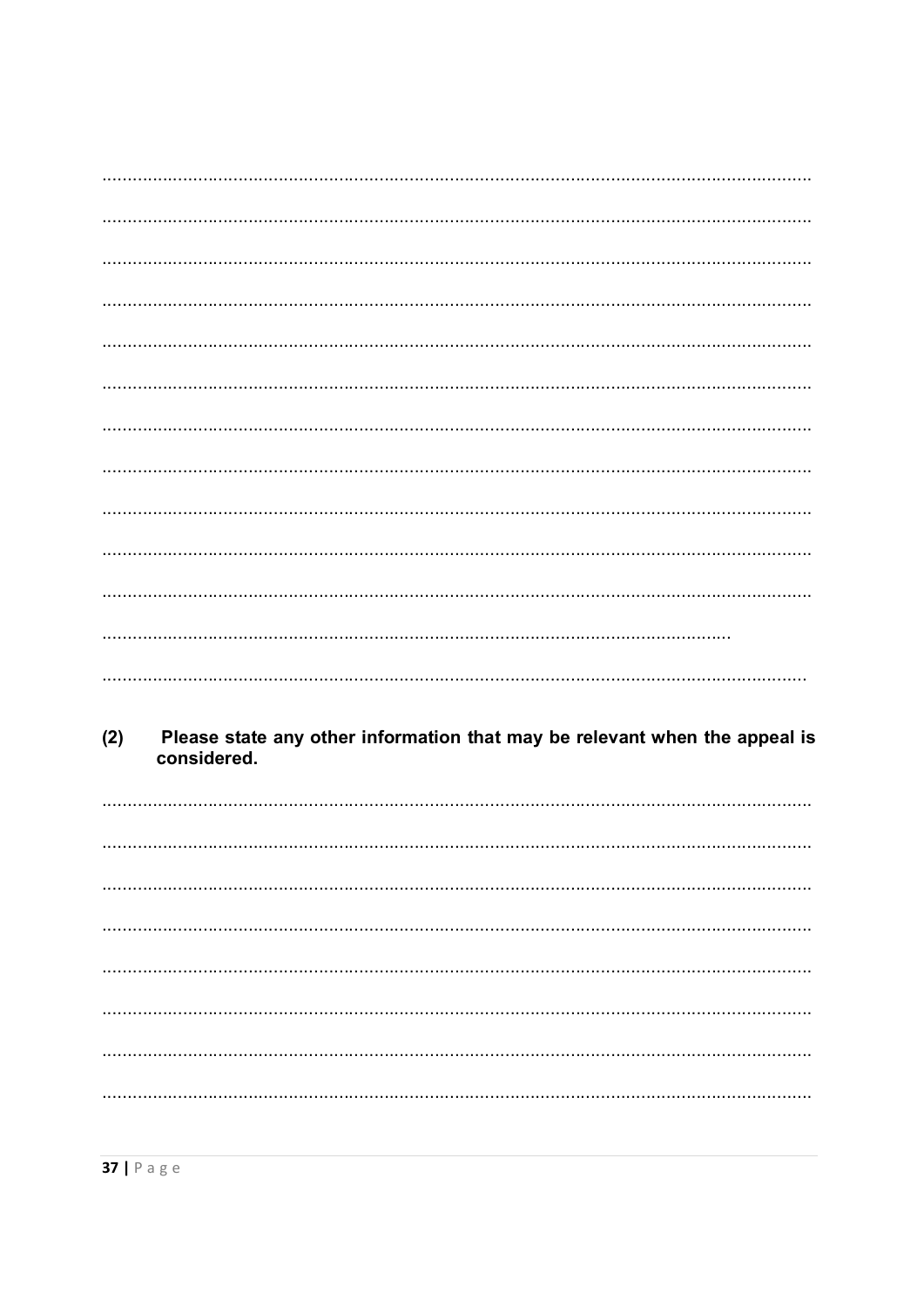F. Notice of decision on appeal [You will be notified in writing of the decision on your internal appeal. If you wish to be informed in another manner, please specify the manner and provide the necessary particulars.]

| Manner: Telephonet Emailt Faxt<br>Particulars: |  |
|------------------------------------------------|--|
|                                                |  |
|                                                |  |
|                                                |  |
|                                                |  |
|                                                |  |

**SIGNATURE OF APPELLANT**